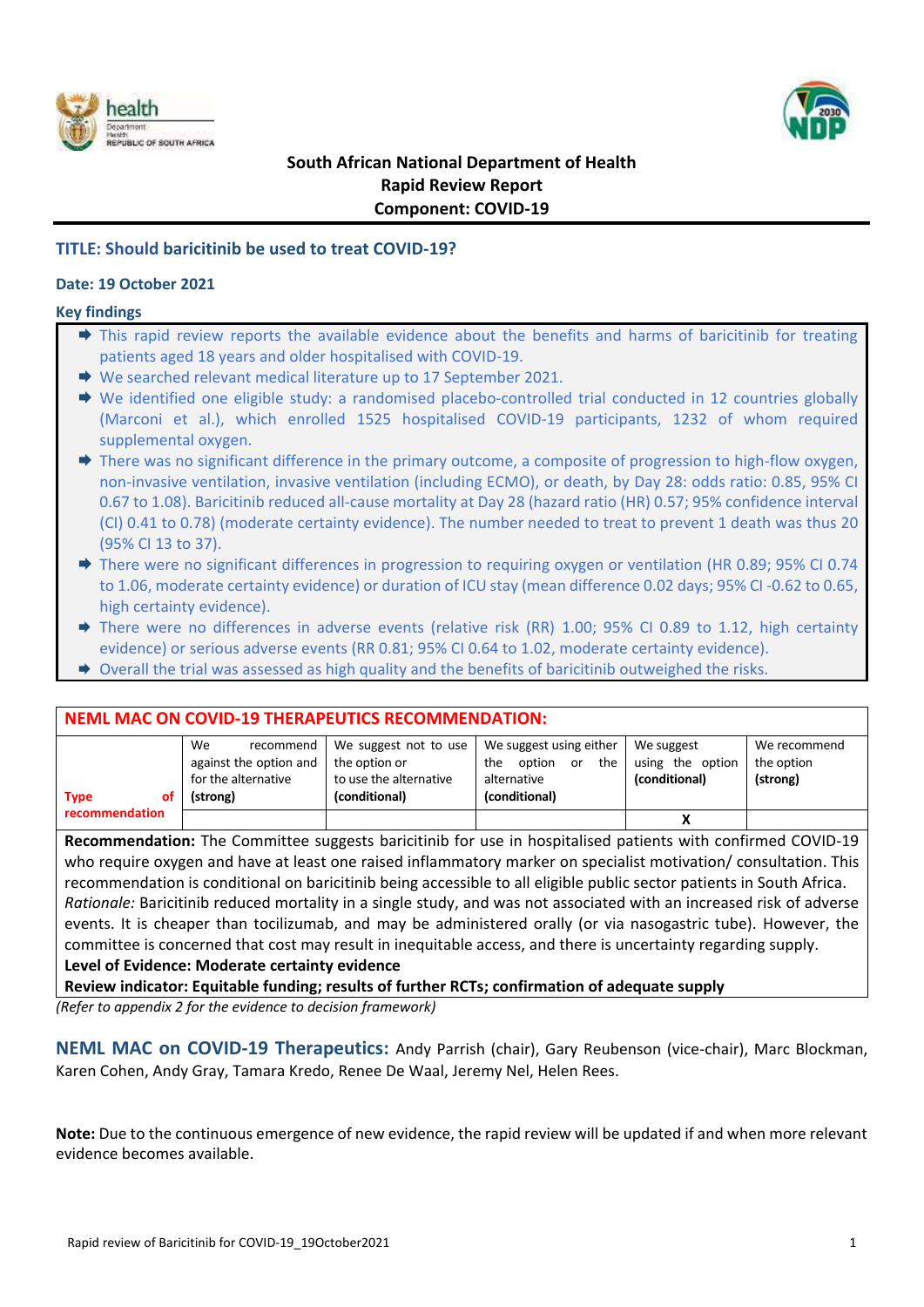## **BACKGROUND**

In patients infected with SARS-CoV-2, disease severity and outcomes are related to the characteristics of the immune response. <sup>(1-6)</sup> The median time from onset of symptoms of COVID-19 to the development of acute respiratory distress syndrome (ARDS) is as short as 8 days. <sup>(7)</sup> Interleukin (IL)-6 and other components of the inflammatory cascade play an important role in the inflammatory reaction and immune response<sup> $(8)$ </sup> However, excessive cytokine production ('cytokine storm') as part of a hyperinflammatory response has been suggested as a cause of severe COVID-19.  $^{(1-3)}$ 

Baricitinib is a Janus kinase inhibitor that has anti-inflammatory properties. <sup>(8)</sup> Baricitinib is registered for the treatment of several dermatological conditions and rheumatoid arthritis<sup> (9-10)</sup>. Several observational studies of hospitalised patients with COVID-19 showed evidence of clinical improvement with baricitinib. <sup>(11-13)</sup> It reduces levels of multiple cytokines associated with the pathophysiology of COVID-19 disease, as well as having anti-viral activity. <sup>(14)</sup> In a phase 3 double-blind, randomised controlled trial in hospitalised COVID-19 patients, treatment with baricitinib plus remdesivir was found to reduce time to recovery (rate ratio 1·16 [95% CI 1·01–1·32]) and was associated with fewer adverse events compared to treatment with remdesivir alone, although there was no significant difference in mortality at 28 days between the two groups (5·1% with baricitinib and remdesivir vs 7·8% with remdesivir); [HR] 0.65 (95% CI 0.39 to 1.09). (15)

Current only a few guidelines include recommendations regarding baricitinib use; the WHO has not issued guidance yet. The Federal Drug Authority (FDA) in the USA recently issued 'emergency use authorization' for baricitinib [\(https://www.fda.gov/media/143823/download\)](https://www.fda.gov/media/143823/download), which states: '*to permit the emergency use of baricitinib for treatment of coronavirus disease 2019 (COVID-19) in hospitalized adults and pediatric patients 2 years of age or older requiring supplemental oxygen, non-invasive or invasive mechanical ventilation, or extracorporeal membrane oxygenation (ECMO).*' However, baricitinib is not yet approved by the FDA through its traditional mechanisms. The Australian National COVID-19 Clinical Evidence Taskforce [\(https://covid19evidence.net.au/\)](https://covid19evidence.net.au/) have issued a conditional recommendation for the use of baricitinib as follows: '*Consider using baricitinib for adults hospitalised with COVID-19*  who require supplemental oxygen, high-flow oxygen and/or non-invasive ventilation.' They suggest that baricitinib be used only in the context of research when given to pregnant woman and children. Guidelines in India [\(https://indiacovidguidelines.org/baricitinib/\)](https://indiacovidguidelines.org/baricitinib/) have the following recommendation: *'Baricitinib is not recommended in patients that do not have hypoxia (strong recommendation). In patients with hypoxia who have moderate, severe or critical illness, clinicians may wish to consider adding baricitinib to steroids, if not on tocilizumab (conditional recommendation). Tocilizumab and baricitinib should not be given together.'*

## **RESEARCH QUESTION: What is the efficacy and safety of baricitinib for the treatment of hospitalised patients with confirmed COVID-19 regardless of their oxygen requirements?**

## **METHODS**

We searched four electronic databases: Cochrane Library COVID-19 study register, PubMed, and the Epistemonikos LOVE platform on 7 September 2021; and the COVID-NMA Living review database on 7 September 2021. Cochrane, Epistemonikos and COVID-NMA systematically search PubMed, Embase, MedRxiv, WHO's ICTRP, and clinicaltrials.gov. The full search strategy can be found in Appendix 1.

The retrieved records were imported into the Covidence software for title and abstract, and full text, screening. Screening of records, selection of articles and data extraction was done independently and in duplicate by two reviewers (VN and NB) with conflict resolution by a third reviewer (TK). The main characteristics of the included study and study outcomes are shown in Table 1. Two reviewers used the Cochrane ROB 2.0 tool to appraise the risk of bias in the included trial. For dichotomous outcomes, results were presented as results from the trial report (e.g., hazard ratios. HR) where available or from the Living Systematic Review on the [www.covid-nma.com](http://www.covid-nma.com/) website. We reported risk ratios (RR) for dichotomous data and mean differences for continuous outcomes with 95% confidence intervals (CI). GRADE was used to assess the overall confidence of the evidence considering various factors that may decrease our confidence in the trial finding including risk of bias, inconsistency, imprecision, publication bias and indirectness. <sup>(16)</sup> Table 2 summarises the evidence profiles, and Table 3 reports the quality appraisal of the included trial.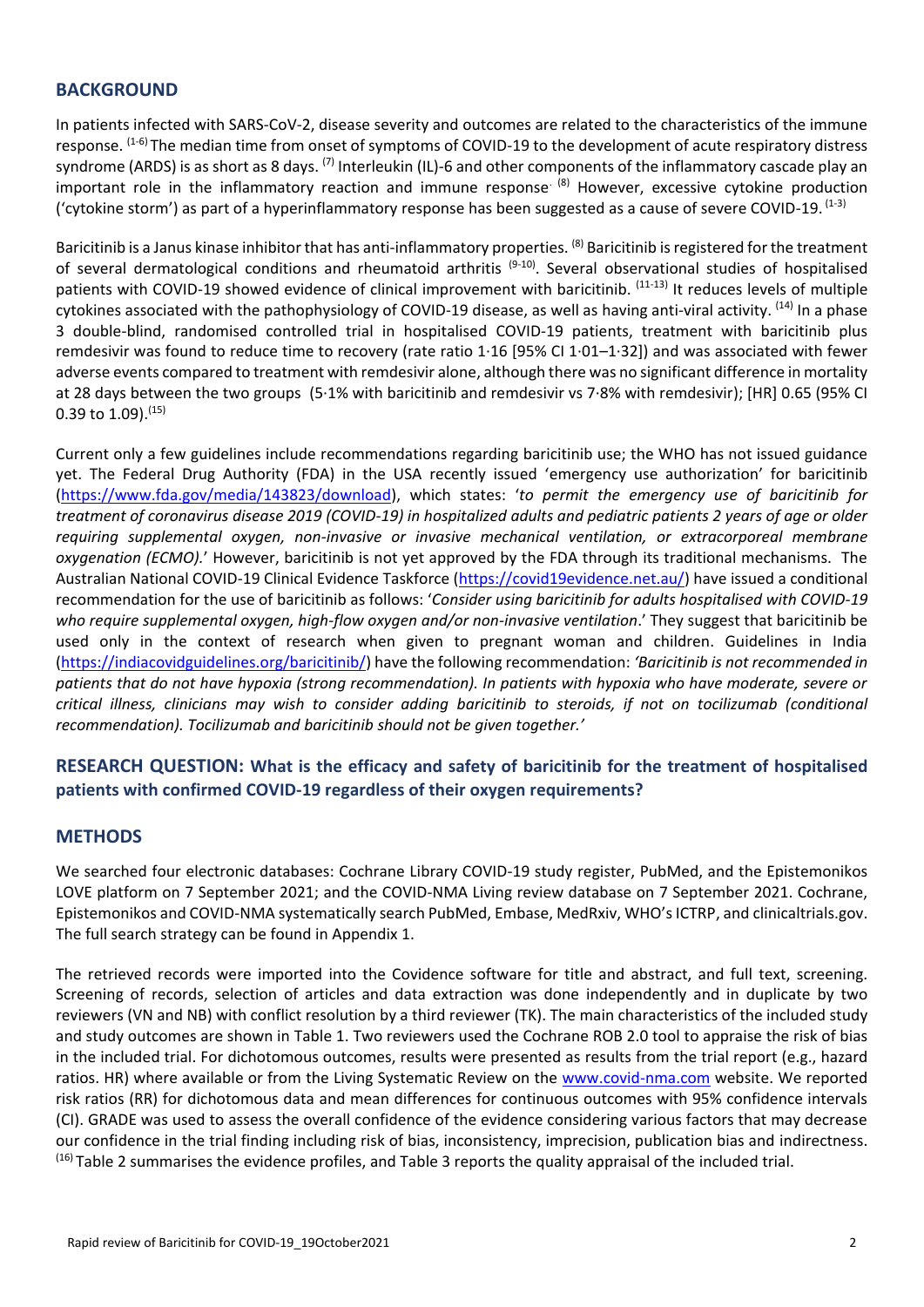## **Eligibility criteria for review**

**Population:** Hospitalised patients with COVID-19 (whether requiring oxygen therapy or not); no restriction to age or co-morbidity.

**Intervention:** Baricitinib, alone or in combination with any other agent; no restriction on dose, frequency, or timing with respect to onset of symptoms.

**Comparators:** Standard of care +/- placebo.

**Outcomes:** Mortality; duration of ventilatory support including mechanical ventilation; duration of ICU stay; progression to ICU admission, progression to mechanical ventilation or requiring oxygen, clinical outcome on an ordinal scale, adverse events, adverse reactions.

**Study designs:** Randomised controlled trials and systematic reviews of randomised controlled trials.

## **RESULTS**

#### **Results of the search**

The database search identified 127 records. Following the removal of duplicates, 107 titles and abstracts and then 43 potentially eligible full-text records were screened against the PICO. Of the 43 full-text records, 42 were excluded. One RCT was eligible for inclusion in the review. Study selection is shown in the Prisma flow graphic as Figure 1.



**Figure 1: PRISMA flow diagram for the review**

#### **Excluded studies**

We excluded 41 studies, mostly because they didn't evaluate baricitinib, they were ongoing studies, or they were the wrong study design. One notable exclusion was the ACTT-2 trial, which evaluated baricitinib plus remdesivir compared with remdesivir. Steroid use was allowed only if part of a written treatment policy at the hospital, or for indications other than COVID-19. Steroids were used by 56/515 (11%) patients in the baricitinib plus remdesivir arm and 67/518 (13%) patients in the remdesivir arm. The study was excluded as it involved an active comparator that is not the standard of care in South Africa, and the majority of the patients did not receive current standard of care (corticosteroids for those who require oxygen).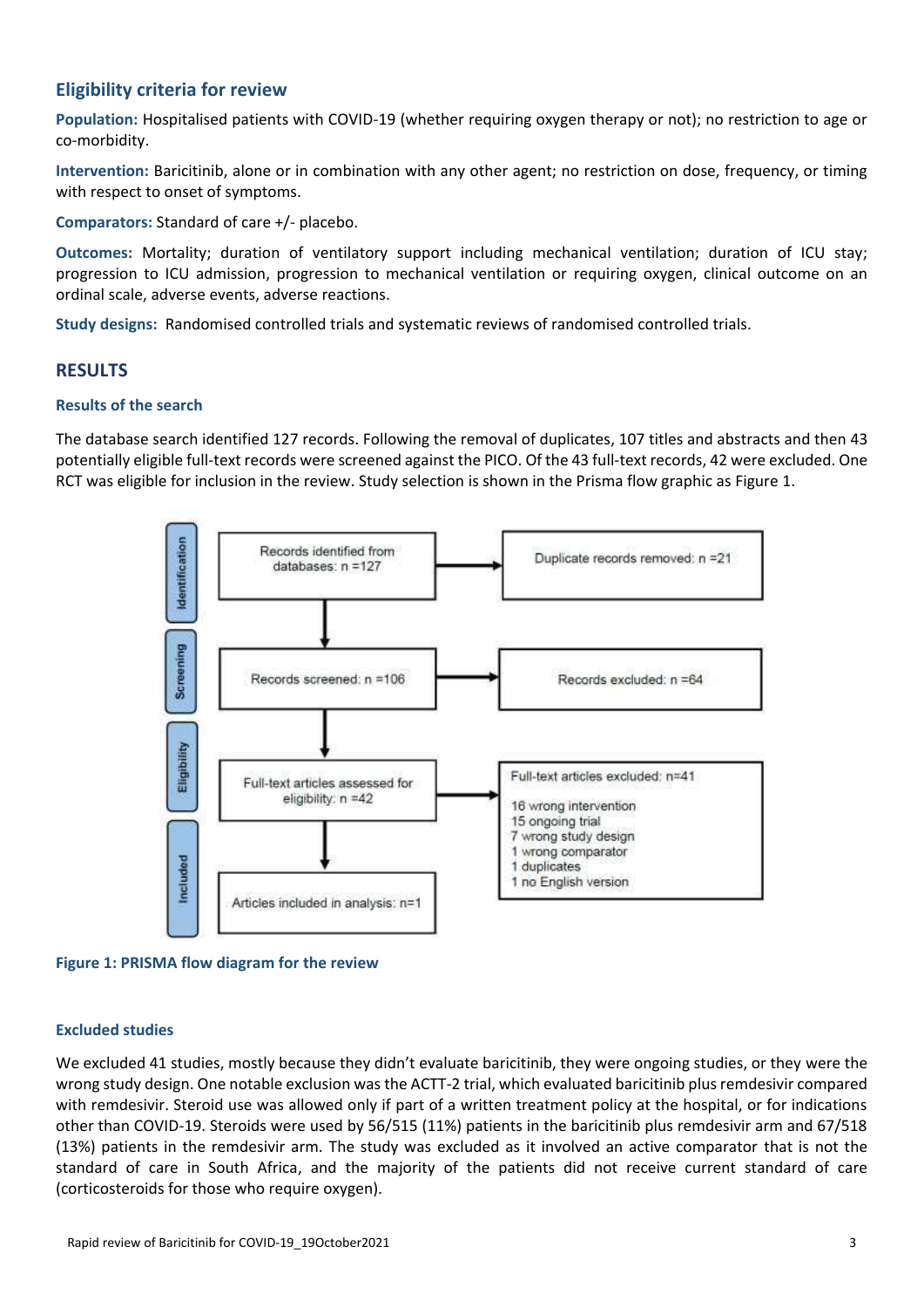#### **Description of the included study**

Marconi et al., 2021, enrolled 1525 participants from 12 countries in Asia, Europe, North America, and South America in a randomised controlled trial. Participants were eligible if they were aged at least 18 years at enrollment; were hospitalised with COVID-19 infection confirmed by polymerase chain reaction (PCR) test; and had at least one elevated inflammatory marker<sup>(17)</sup>. In October 2020 the inclusion criteria were changed to include only participants requiring oxygen. Potential participants who were pregnant or intended to become pregnant or were breastfeeding were excluded. 1232 patients required oxygen at baseline. Participants were randomised to receive 4 mg/day of baricitinib or placebo, administered orally or via nasogastric tube for 14 days, combined with standard of care. Standard of care included systemic corticosteroids in 1204 participants (79%) and remdesivir in 287 (19%). The intention-to-treat analysis was conducted in two populations: population 1 (comprising all randomised participants) and population 2 (participants who required oxygen supplementation at baseline and were not receiving systemic corticosteroids for COVID-19).

Table 1 summarises the characteristics and results of the included trial.

The primary outcome of the study was a composite of progression to high-flow oxygen, non-invasive ventilation, invasive ventilation (including ECMO), or death, by day 28. There was no significant difference in the primary outcome, which occurred in 27.8% of patients in the baricitinib arm, and 30.5% in the placebo arm (odds ratio: 0.85, 95% CI 0.67 to 1.08). The study reports 17 secondary outcomes altogether and did not adjust these analyses for multiplicity.

#### The included trial refers to the following ordinal scale for assessing COVID-19 severity:

The National Institute of Allergy and Infectious Disease Ordinal Scale (NIAID-OS)<sup>(6)</sup> classifies COVID-19 patients into the following categories: OS 1 Not hospitalized, no limitations on activities, OS 2 Not hospitalized, limitation on activities and/or requiring home oxygen, OS 3 Hospitalized, not requiring supplemental oxygen – no longer requires ongoing medical care, OS 4 Hospitalized, not requiring supplemental oxygen – requiring ongoing medical care, OS 5 Hospitalized, requiring supplemental oxygen, OS 6 Hospitalized, on non-invasive ventilation or high-flow oxygen devices, OS 7 Hospitalized, on invasive mechanical ventilation or extracorporeal membrane oxygenation (ECMO) and OS 8 Death.

#### **Appraisal of the trial**

Overall, the trial was judged to be of high quality. A computer-generated random sequence was used to randomise participants; and the intervention was placebo controlled. There was a low risk of deviations from the intervention, as outcome assessors, participants and personnel were blinded to the allocation. The analysis followed intention-to-treat principles. There was substantial missing outcome data, which is clearly outlined in the trial Prisma flow diagram. Fourteen and 9 participants were lost before receiving a dose of medicine in the baricitinib and placebo groups, respectively, and a further 106 and 148 in the baricitinib and placebo arm, respectively, discontinued treatment early because of death, adverse events, loss to follow up, or withdrawal. After receiving at least one dose of study treatment, loss to follow up occurred in 20 and 22 participants, and withdrawal occurred in 12 and 7 participants, in the baricitinib and placebo arm, respectively. Overall, differences were balanced between the trial arms. The risk of selective reporting was low given that the protocol, statistical analysis, and registries were available for review, although there were changes in the outcomes chosen between the initial protocol and final version. All domains were judged to have low risk of bias warranting an overall assessment of low risk of bias (Table 3).

#### **Effects of intervention(s)**

Table 2 summarises the results and Table 3 outlines the quality appraisal of the included trial.

#### **1. Mortality**

The risk of 28-day all-cause mortality was reduced with baricitinib by 43% (HR 0·57; 95% confidence interval (CI) 0·41– 0·78], equivalent to 54 fewer deaths per 1000 (95% CI from 27 fewer to75 fewer). One additional death was thus prevented per 20 participants treated with baricitinib. This evidence was considered to be of moderate certainty.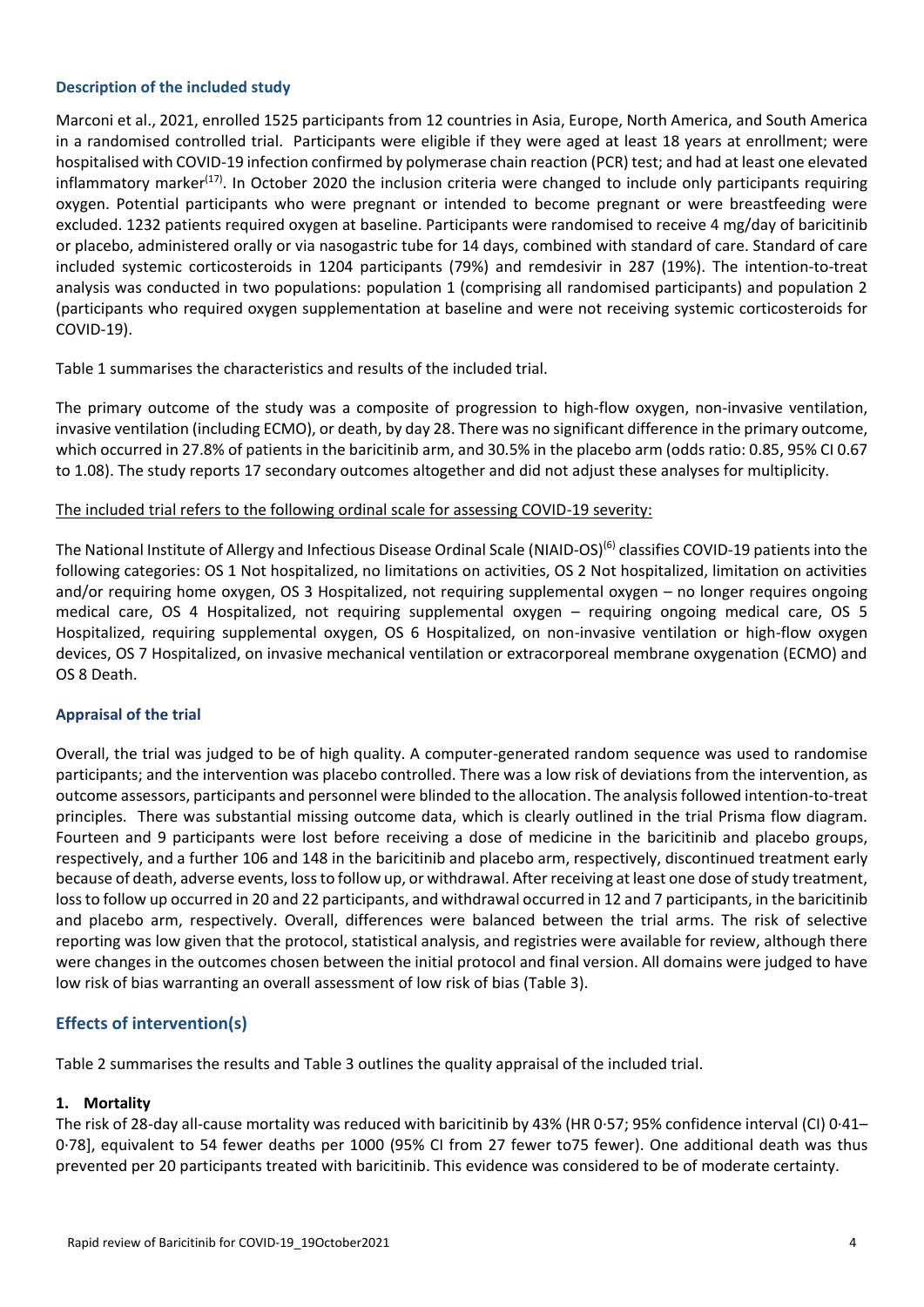There was a 38% reduction in 60-day all-cause mortality with the use of baricitinib (HR 0·62; 95% CI 0·47–0·83), with an absolute risk difference of –4·9 percentage points.

Figure 2 shows the 28-day all-cause mortality by sub-group. Baricitinib reduced mortality by 48% (HR 0.52; 95 CI 0·33– 0·80) for those requiring supplemental oxygen on non-invasive ventilation or high-flow oxygen devices. Baricitinib reduced mortality regardless of systemic corticosteroid use, age, or duration of illness.

|                                         | Baricitinib group | Placebo group | Hazard ratio<br>(95% CI)                | p value    |
|-----------------------------------------|-------------------|---------------|-----------------------------------------|------------|
| NIAID-OS score at baseline              |                   |               |                                         |            |
| 4                                       | 1/89(1%)          | 4/97 (4%)     | $0-24(0-00-2-18)$                       | $0-23$     |
| 5                                       | 29/490 (6%)       | 41/472 (9%)   | $0-72(0-45-1-16)$                       | $0 - 11$   |
| 6                                       | 32/183 (17%)      | 55/187 (29%)  | $0.52(0.33 - 0.80)$                     | 0-0065     |
| Systemic corticosteroid use at baseline |                   |               |                                         |            |
| Yes                                     | 57/612 (9%)       | 82/592 (14%)  | $0.63(0.45 - 0.89)$                     | $0 - 017$  |
| No                                      | 5/150 (3%)        | 18/164 (11%)  | $0-28(0-10-0-77)$                       | 0-011      |
| Remdesivir use at baseline              |                   |               |                                         |            |
| Yes                                     | 12/140 (9%)       | 16/147 (11%)  | $0-81(0-38-1-73)$                       | $0 - 60$   |
| No                                      | 50/622 (8%)       | 84/609 (14%)  | $0.52(0.36 - 0.74)$                     | 0-0014     |
| Geographical region                     |                   |               |                                         |            |
| Europe                                  | 1/73(1%)          | 4/70 (6%)     | $0-22(0-00-2-46)$                       | $0 - 18$   |
| USA                                     | 16/162 (10%)      | 24/158 (15%)  | $0.61(0.32 - 1.16)$                     | $0-15$     |
| Rest of world                           | 45/529 (9%)       | 72/533 (14%)  | 0-58 (0-40-0-84)                        | 0-010      |
| Sex                                     |                   |               |                                         |            |
| Male                                    | 38/490 (8%)       | 64/473 (14%)  | $0.56(0.38 - 0.84)$                     | 0-0041     |
| Female                                  | 24/274 (9%)       | 36/288 (13%)  | $0.60(0.36 - 1.02)$                     | $0-17$     |
| Disease duration at baseline (days)     |                   |               |                                         |            |
| $\epsilon$                              | 7/137 (5%)        | 16/116 (14%)  | $0.33(0.13 - 0.82)$                     | $0 - 017$  |
| $\geq 7$                                | 55/625 (9%)       | 84/640 (13%)  | $0.61(0.44 - 0.86)$                     | 0-019      |
| Age at baseline (years)                 |                   |               |                                         |            |
| 565                                     | 17/508 (3%)       | 41/518 (8%)   | $0.41(0.24 - 0.73)$                     | 0-0018     |
| $=65$                                   | 45/256 (18%)      | 59/243 (24%)  | $0.68(0.46 - 1.00)$                     | 0-072      |
| Population 2*                           | 5/96(5%)          | 16/109 (15%)  | $0.31(0.11 - 0.88)$                     | 0-030      |
| Overall (population 1)                  | 62/764 (8%)       | 100/761 (13%) | $0.57(0.41 - 0.78)$                     | $0 - 0018$ |
|                                         |                   | $^{\circ}$    | $0 - 5$<br>1.5<br>$2-0$<br>$1-0$<br>2.5 |            |
|                                         |                   |               | Favours baricitinib Favours placebo     |            |

Footnote: HRs and 95% CIs were calculated with a Cox proportional hazards model. The treatment effect was adjusted by all baseline randomisation factors, except when redundant (e.g., for age group [<65 or ≥65 years] in the age subgroup analyses). HR=hazard ratio. NIAID-OS=National Institute of Allergy and Infectious Disease Ordinal Scale. \*Participants who, at baseline, required oxygen supplementation and were not receiving dexamethasone or other systemic corticosteroids for the primary study condition (17)

#### **Figure 2: Forest plot of Day 28 all-cause mortality by subgroup**

#### **2. Progression to mechanical ventilation or requiring oxygen (**one category increase on NIAID-OS)

The study reported this outcome as a one category increase on the NIAID ordinal scale. There was a trend for baricitinib to reduce the risk of progression to high flow oxygen, non-invasive ventilation, invasive mechanical ventilation by day 28 in those who receive baricitinib 229/764 (30.0%) compared to placebo 253/761 (33.2%) (HR 0·89; 95% CI 0.74–1.06) (moderate certainty evidence). That is equivalent to 30 fewer people with clinical deterioration per 1000 who receive baricitinib (from 74 fewer to 16 more).

#### **3. Duration of ventilatory support**

The study reported days of supplemental oxygen use. There was no difference in the duration of oxygen use among those who received baricitinib (4.37 days; SD 0.22) compared to those receiving placebo (4.6 days; SD 0.22). The mean difference was 0.23 days (95% CI 0.68 0.21). This was assessed as high certainty evidence.

#### **4. Duration of ICU stay**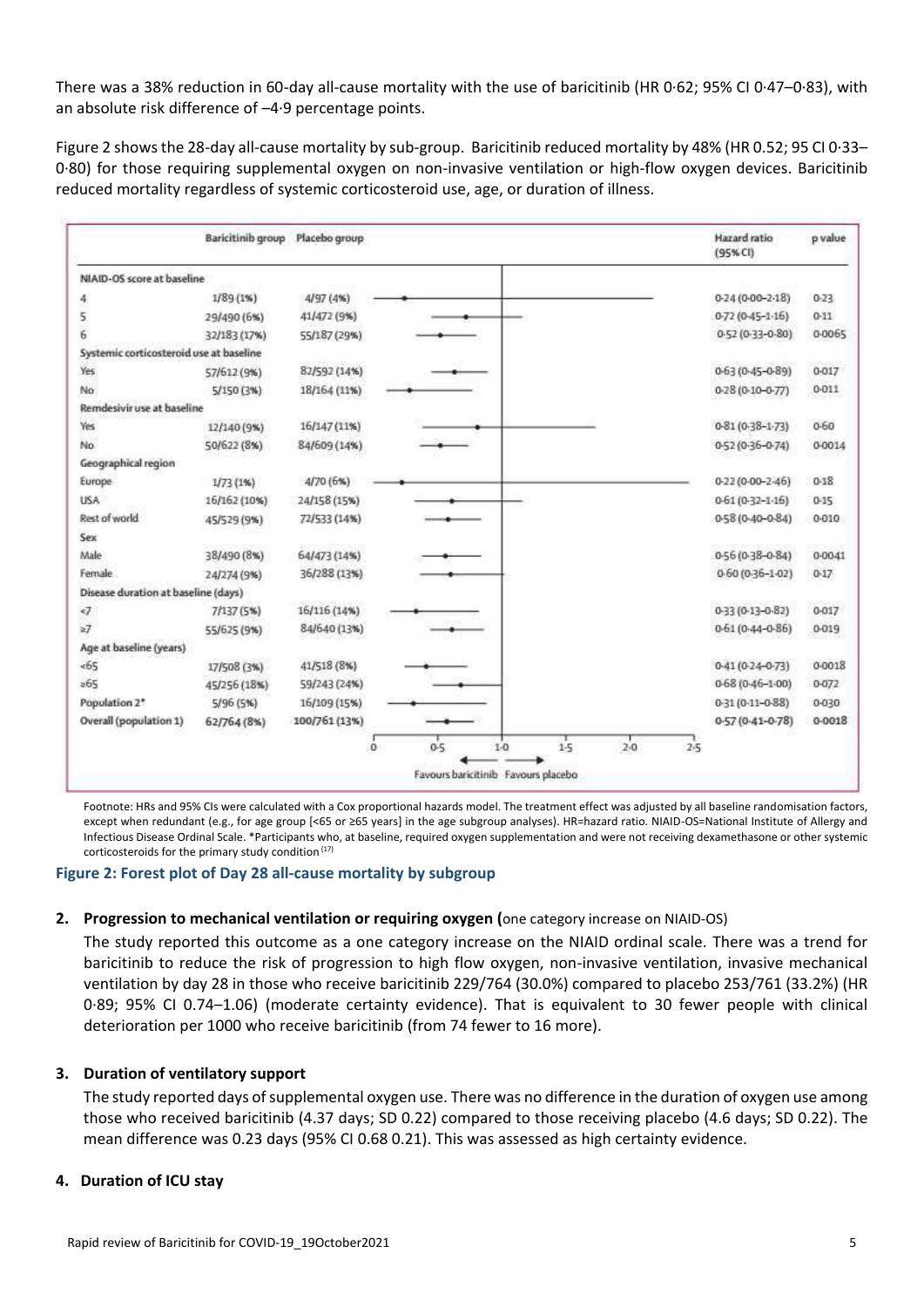There was no difference in the duration of stay in ICU among those receiving baricitinib (3.19 days; SD 0.32) compared to the placebo group (3.17 days; SD 0.31). The mean difference was 0.02 days (95% CI -0.62 to 0.65). This was assessed as high certainty evidence.

#### **5. Progression to ICU admission**

The trial did not report on this outcome.

### **6. Clinical outcome on ordinal scale (follow-up: 28 days)**

The study reported this outcome as an improvement of ≥2 points on the NIAID ordinal scale. There was no difference between clinical improvement by 28 days with baricitinib (593/764; 77.6%) compared to placebo (592/761; 77.8%; RR 1.00; 95% CI 0.95-1.05). This was assessed to be high certainty evidence.

### **7. Adverse events**

There was no difference in the number of adverse events between the baricitinib group (334/764; 43.7%) compared to placebo (334/761; 43.9%; RR 1.00; 95% CI 0.89 to 1.12). This was assessed to be high certainty evidence.

#### **8. Serious adverse events (SAEs)**

There was a trend to fewer SAEs in the baricitinib arm (110/764; 14.4%) compared to the standard of care arm (135/761; 17.7%; RR 0.81; 95% CI 0.64 to 1.02). This was assessed as moderate certainty evidence. There were probably 34 fewer SAEs per 1000 people treated with baricitinib (ranging from 64 fewer to 4 more per 1000).

### **9. Adverse reactions**

The trial did not report on this outcome.

## **CONCLUSION**

One randomised controlled study of baricitinib in hospitalised patients, most of whom required oxygen, demonstrated that the risk of 28-day all-cause mortality was reduced with baricitinib by 43% (HR 0·57; 95% CI 0·41–0·78], equivalent to 54 fewer deaths per 1000 (95% CI from 27 fewer to 75 fewer). Baricitinib reduced mortality regardless of systemic corticosteroid use, age, or duration of illness. There was no impact on duration of requirement for ventilatory support or time in ICU. Adverse events and serious adverse events were not increased in participants on baricitinib.

**Reviewers:** Marc Blockman, Renee de Waal, Ntombifuthi Blose, Veranyuy D Ngah, Tamara Kredo.

**Declaration of interests:** MB (Division of Clinical Pharmacology, Department of Medicine, Groote Schuur Hospital, University of Cape Town). and RdW (Centre for Infectious Disease Epidemiology and Research, University of Cape Town) have no interests to declare in respect of baricitinib. TK (Cochrane South Africa, South African Medical Research Council (SAMRC); Division of Clinical Pharmacology, Department of Medicine and Division of Epidemiology and Biostats, Department of Global Health, Faculty of Medicine and health Sciences, Stellenbosch University; TK is co-director of the South African GRADE Network and TK, NB and VDN are partly supported by the Research, Evidence and Development Initiative (READ-It) project and the Collaboration for Evidence Based Health Care and Public Health in Africa COVID-19 project funding (CEBHA+). READ-It (project number 300342-104) is funded by UK aid from the UK government; however, the views expressed do not necessarily reflect the UK government's official policies.)

## **Acknowledgements:**

Joy Oliver, Cochrane South Africa, SAMRC, for conducting the electronic searches. Dr Waasila Jaasat, NICD for providing DATCOV data for COVID-19 hospitalisations and oxygen use. Prof Bruce Bickard, UCT for providing an external expert opinion.

#### **REFERENCES**

1) 1. Yang, Y. et al. Exuberant elevation of IP-10, MCP-3 and IL-1ra during SARS-CoV-2 infection is associated with disease severity and fatal outcome, 2020. Preprint at medRxiv. DOI [10.1101/2020.03.02.20029975](https://doi.org/10.1101/2020.03.02.20029975)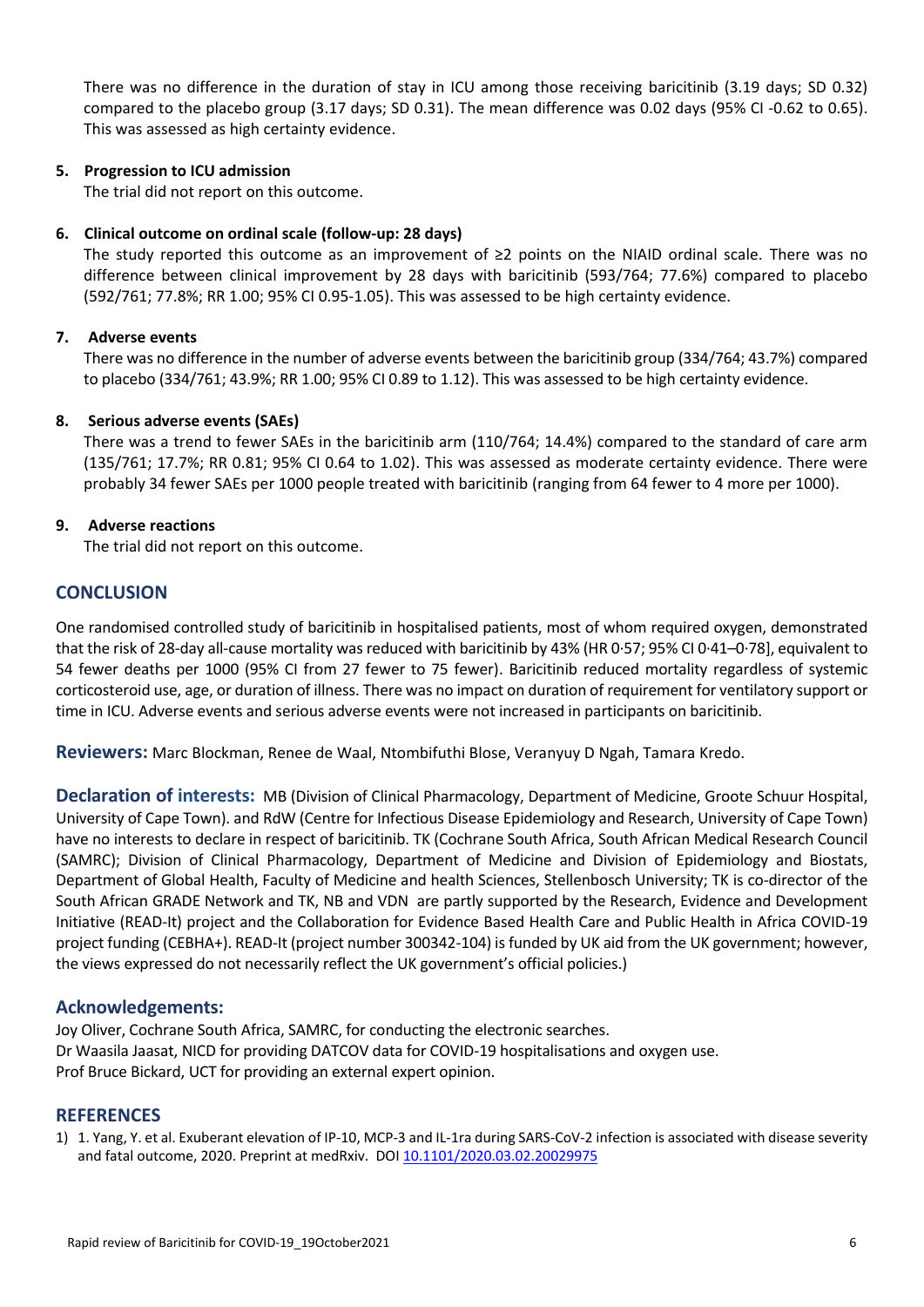- 2) Mehta P, McAuley DF, Brown M, Sanchez E, Tattersall RS, Manson JJ; HLH Across Speciality Collaboration, UK. COVID-19: consider cytokine storm syndromes and immunosuppression. *Lancet*. 2020 Mar 28;395(10229):1033-1034. <https://www.ncbi.nlm.nih.gov/pubmed/32192578>
- 3) Huang C, Wang Y, Li X, et al. Clinical features of patients infected with 2019 novel coronavirus in Wuhan, China. *Lancet* 2020; 395: 497–506[. https://www.ncbi.nlm.nih.gov/pubmed/31986264](https://www.ncbi.nlm.nih.gov/pubmed/31986264)
- 4) Pedersen SF, Ho YC. SARS-CoV-2: a storm is raging. J Clin Invest. 2020 May 1;130(5):2202-2205. <https://pubmed.ncbi.nlm.nih.gov/32217834/>
- 5) Ulhaq ZS, Soraya GV. Interleukin-6 as a potential biomarker of COVID-19 progression. Med Mal Infect. 2020 Jun;50(4):382-383. <https://pubmed.ncbi.nlm.nih.gov/32259560/>
- 6) Chen X, Zhao B, Qu Y, Chen Y, Xiong J, Feng Y, et al. Detectable Serum Severe Acute Respiratory Syndrome Coronavirus 2 Viral Load (RNAemia) Is Closely Correlated With Drastically Elevated Interleukin 6 Level in Critically Ill Patients With Coronavirus Disease 2019. Clin Infect Dis. 2020 Nov 5;71(8):1937-1942.<https://pubmed.ncbi.nlm.nih.gov/32301997/>
- 7) Wang D, Hu B, Hu C, et al. Clinical Characteristics of 138 Hospitalized Patients With 2019 Novel Coronavirus-Infected Pneumonia in Wuhan, China. JAMA. 2020 Mar 17;323(11):1061-1069[. https://pubmed.ncbi.nlm.nih.gov/32031570/](https://pubmed.ncbi.nlm.nih.gov/32031570/)
- 8) Fridman JS, Scherle PA, Collins R, et al. Selective inhibition of JAK1 and JAK2 is efficacious in rodent models of arthritis: preclinical characterization of INCB028050. J Immunol 2010; 184: 5298–307 <https://pubmed.ncbi.nlm.nih.gov/20363976/>
- 9) Damsky W, King BA. JAK inhibitors in dermatology: the promise of a new drug class. Journal of the American Academy of Dermatology. 2017 Apr 1;76(4):736-44.<https://pubmed.ncbi.nlm.nih.gov/28139263/>
- 10)Fitton J, Melville AR, Emery P, Nam JL, Buch MH. Real-world single centre use of JAK inhibitors across the rheumatoid arthritis pathway. Rheumatology. 2021 Sep;60(9):4048-54. <https://pubmed.ncbi.nlm.nih.gov/33331938/>
- 11)Titanji BK, Farley MM, Mehta A, et al. Use of baricitinib in patients with moderate to severe coronavirus disease 2019. Clin Infect Dis 2021; 72: 1247–50. <https://pubmed.ncbi.nlm.nih.gov/32597466/>
- 12)Cantini F, Niccoli L, Matarrese D, Nicastri E, Stobbione P, Goletti D. Baricitinib therapy in COVID-19: a pilot study on safety and clinical impact. J Infect 2020; 81: 318–56 <https://pubmed.ncbi.nlm.nih.gov/32333918/>
- 13)Arthur Y Kim, Rajesh T Gandhi. Baricitinib. COVID-19 management in hospitalized adults. In: UpToDate, Martin S Hirsch (Ed), UpToDate, Waltham, MA. (Accessed on 26 August, 2021.)
- 14)Goletti D, Cantini F. Baricitinib therapy in COVID-19 pneumonia—an unmet need fulfilled. N Engl J Med 2021; 384: 867–69 <https://pubmed.ncbi.nlm.nih.gov/33657299/>
- 15)Kalil AC, Patterson TF, Mehta AK, et al. Baricitinib plus remdesivir for hospitalized adults with Covid-19. N Engl J Med 2021; 384: 795–807 <https://pubmed.ncbi.nlm.nih.gov/33306283/>
- 16)Guyatt G, Oxman AD, Akl EA, Kunz R, Vist G, Brozek J, et al. GRADE guidelines: 1. Introduction—GRADE evidence profiles and summary of findings tables. Journal of clinical epidemiology. 2011 Apr 1;64(4):383-94 <https://pubmed.ncbi.nlm.nih.gov/21195583/>
- 17)Marconi VC, Ramanan AV, de Bono S, Kartman CE, Krishnan V, Liao R, et al. Efficacy and safety of baricitinib for the treatment of hospitalised adults with COVID-19 (COV-BARRIER): a randomised, double-blind, parallel-group, placebo-controlled phase 3 trial. The Lancet Respiratory Medicine. 2021 Sep 1. <https://pubmed.ncbi.nlm.nih.gov/34480861/>
- 18)Living mapping and living network meta‐analysis of COVID‐19 studies: Barictininb vs Placebo. https://covidnma.com/living\_data/index.php?comparison=382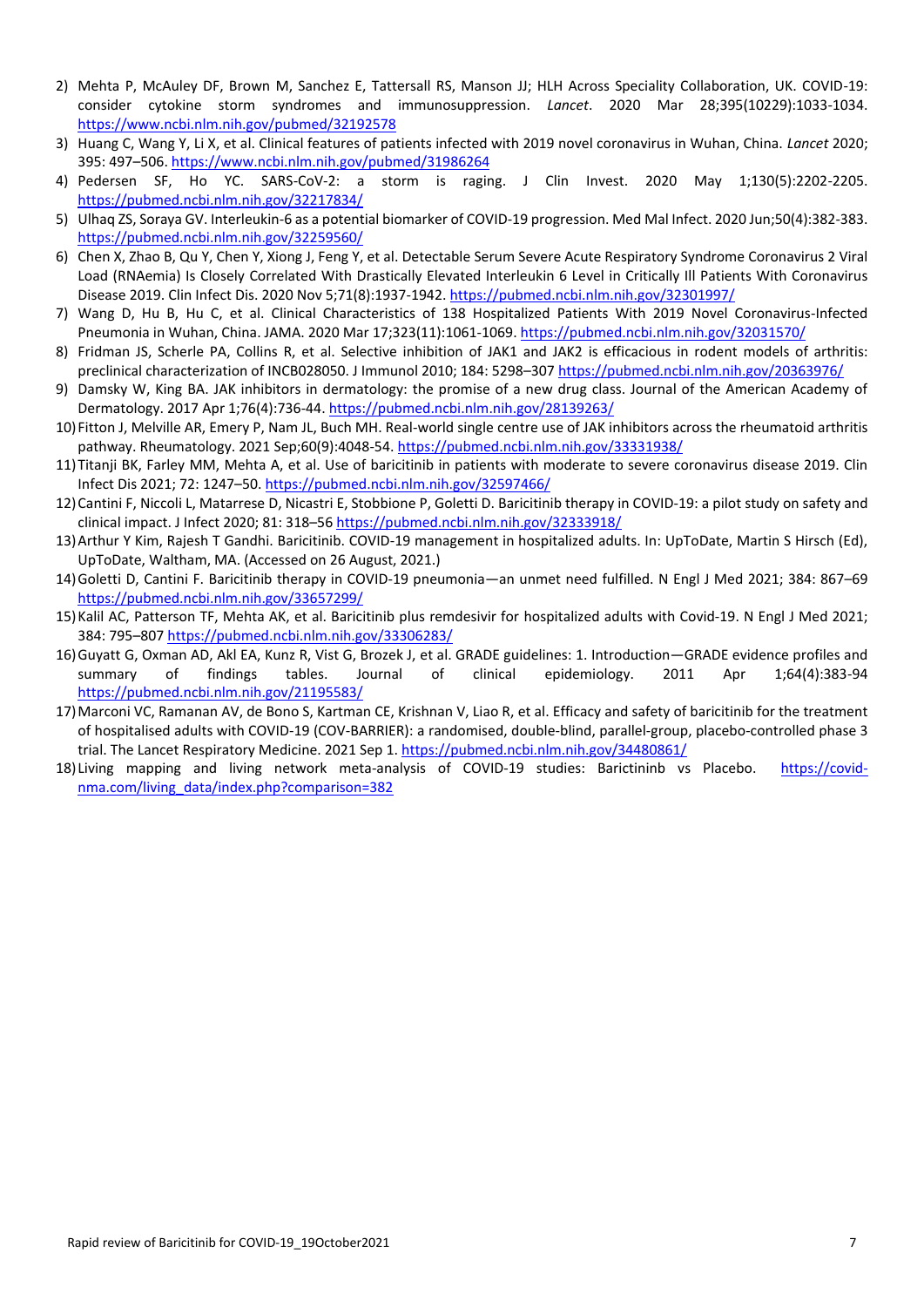## **Table 1. Characteristics of included trials**

| <b>Citation</b>                    | <b>Study design</b> | Population (n)                                      | <b>Treatment</b><br>and       | <b>Main findings</b>                   | <b>Risk of Bias</b>          |
|------------------------------------|---------------------|-----------------------------------------------------|-------------------------------|----------------------------------------|------------------------------|
|                                    |                     |                                                     | comparison                    |                                        |                              |
| Marconi V, et., al                 | Randomised<br>(1:1) | Asia, Europe, North                                 | Intervention:                 | 28-day all-cause mortality:            | Some concerns: For the       |
| Efficacy and safety of baricitinib | double-blinded,     | America, and South America.                         | Baricitinib at 4 mg/day;      | Population 1: 8% (n=62) for            | selection of the reported    |
| for the treatment of hospitalised  | placebo-controlled, |                                                     | however, 2 mg/day to          | baricitinib and 13% (n=100) for        | results - "The prospective   |
| adults with COVID-19 (COV-         | parallel-group,     | Population 1: All randomly allocated participants   | patients with baseline        | placebo (hazard ratio [HR] 0.57        | registry was available.      |
| BARRIER): a randomised, double-    | phase 3 trial       | Population 2: Subpopulation on oxygen and not       | eGFR of 30 to less than       | [95% Cl 0-41-0-78]; nominal            | protocol<br>The<br>and       |
| blind, parallel-group, placebo-    |                     | receiving steroids at baseline                      | 60 mL/min/1.73 m <sup>2</sup> | p=0.0018), a 43% relative reduction    | statistical analysis plan is |
| controlled phase 3 trial,          | Date: June 11,      |                                                     |                               | in mortality; one additional death     | available from<br>the        |
| The Lancet Respiratory Medicine,   | 2020, to Jan 15,    | N=1525 [Baricitinib                                 | + SOC (corticosteroids,       | was prevented per 20 baricitinib-      | investigators<br>upon        |
| 2021, ISSN 2213-2600,              | 2021                | group (n=764), placebo group (n=761)]               | antivirals, prophylaxis       | treated participants.                  | request.                     |
| https://doi.org/10.1016/S2213-     |                     |                                                     | for<br>venous                 |                                        | Mortality measured on        |
| 2600(21)00331-3.                   | Setting:            | Mean (sd) age: 57.6 (14.1) Baricitinib 57.8 (14.3); | thromboembolic                | Population 2: 28-day all-cause         | day 28 was pre-specified.    |
|                                    | Multicenter         | Placebo 57.5 (13.8)                                 | events)                       | mortality was 5% (five of 96           | Results were not selected    |
|                                    |                     | <65 years: 508/764 (66%) in baricitinib and 518/761 |                               | participants) in the baricitinib group | from multiple outcome        |
|                                    | Follow up: 14 days  | (68%) placebo                                       | Delivery:<br>oral or          | and 15% (16 of 109) in the placebo     | measurements<br>or           |
|                                    |                     | ≥65 years: 256/764 (34%) in baricitinib and 243/761 | crushed for nasogastric       | group, equating to a 69% relative      | analyses of the data.        |
|                                    |                     | (32%) placebo                                       | tube                          | reduction (HR 0.31 [95% CI 0.11-       | Outcome analyzed as          |
|                                    |                     |                                                     |                               | $0.88$ ], nominal $p=0.030$            | pre-specified.               |
|                                    |                     | Sex: Overall-: 963 (63.1%) were male. baricitinib   | Comparison:                   |                                        | Risk assessed to be low      |
|                                    |                     | (males: 490/764 (64%) females: 274/764 (36%);       | Placebo + SOC                 | 60-day all-cause mortality: was 10%    | the<br>for<br>outcome:       |
|                                    |                     | placebo (males: 473/761 (62%) females: 288/761      |                               | (n=79) for baricitinib and 15%         | Mortality (D28).             |
|                                    |                     | (38%)                                               |                               | (n=116) for placebo (HR 0.62 [95%      |                              |
|                                    |                     |                                                     |                               | CI 0.47-0.83]; p=0.0050)               | Clinical<br>improvement,     |
|                                    |                     |                                                     |                               |                                        | time to death, and           |
|                                    |                     |                                                     |                               | Serious adverse events: (110 [15%]     | adverse events were not      |
|                                    |                     |                                                     |                               | of 750 in the baricitinib group vs 135 | pre-specified.               |
|                                    |                     |                                                     |                               | [18%] of 752 in the placebo group),    | information<br>No<br>on      |
|                                    |                     |                                                     |                               | serious infections (64 [9%] vs 74      | whether the result was       |
|                                    |                     |                                                     |                               | $[10\%]$ ),<br>and<br>venous           | selected from multiple       |
|                                    |                     |                                                     |                               | thromboembolic events (20 [3%] vs      | outcome measurements         |
|                                    |                     |                                                     |                               | 19 [3%]) were similar between the      | or analyses of the data.     |
|                                    |                     |                                                     |                               | two groups.                            | Trial<br>probably<br>not     |
|                                    |                     |                                                     |                               |                                        | analyzed<br>as<br>pre-       |
|                                    |                     |                                                     |                               | Progression to high-flow oxygen        | specified.                   |
|                                    |                     |                                                     |                               | &Non-invasive<br>ventilation<br>&      | Risk assessed to be some     |
|                                    |                     |                                                     |                               | mechanical ventilation (MV) or         | for<br>the<br>concerns       |
|                                    |                     |                                                     |                               | extracorporeal<br>membrane             | Time<br>outcomes:<br>to      |
|                                    |                     |                                                     |                               | (ECMO):<br>"the<br>oxygenation         | death.<br>Clinical           |
|                                    |                     |                                                     |                               | proportion of patients<br>who          | $(D28)$ .<br>improvement     |
|                                    |                     |                                                     |                               | progressed to high-flow oxygen,        | clinical<br>Time<br>to       |
|                                    |                     |                                                     |                               | non-invasive ventilation, invasive     | Adverse<br>improvement.      |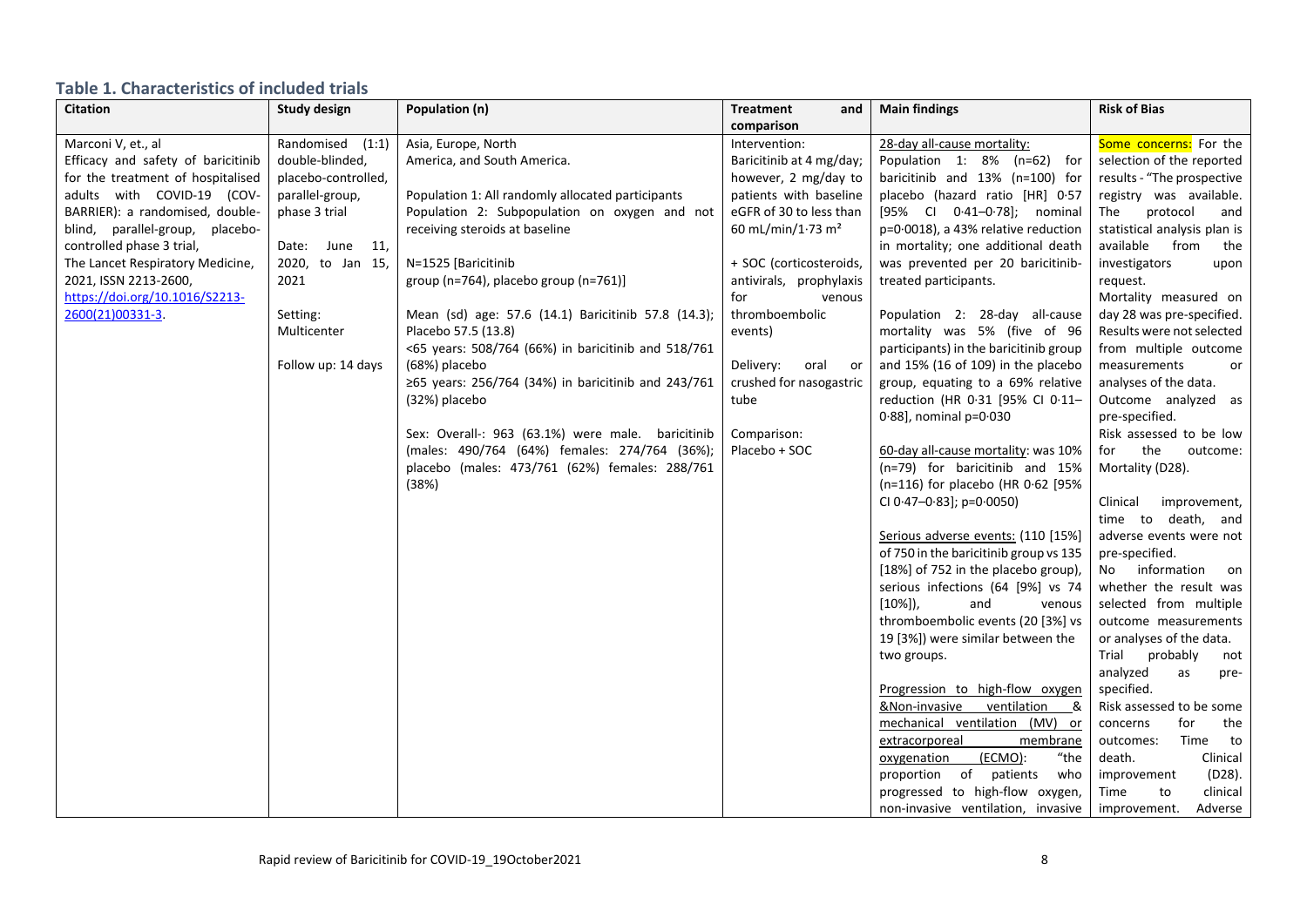| <b>Citation</b> | Study design | Population (n) | <b>Treatment</b> | and l | <b>Main findings</b>                                          | <b>Risk of Bias</b> |
|-----------------|--------------|----------------|------------------|-------|---------------------------------------------------------------|---------------------|
|                 |              |                | comparison       |       |                                                               |                     |
|                 |              |                |                  |       | mechanical ventilation, or death by   events. Serious adverse |                     |
|                 |              |                |                  |       | day 28 (the composite primary events." $(18)$                 |                     |
|                 |              |                |                  |       | endpoint) was 27.8% in the                                    |                     |
|                 |              |                |                  |       | baricitinib group and 30.5% in the                            |                     |
|                 |              |                |                  |       | placebo group (odds ratio [OR] 0.85                           |                     |
|                 |              |                |                  |       | [95% CI 0.67-1.08], p=0.18" - all                             |                     |
|                 |              |                |                  |       | randomly allocated participants                               |                     |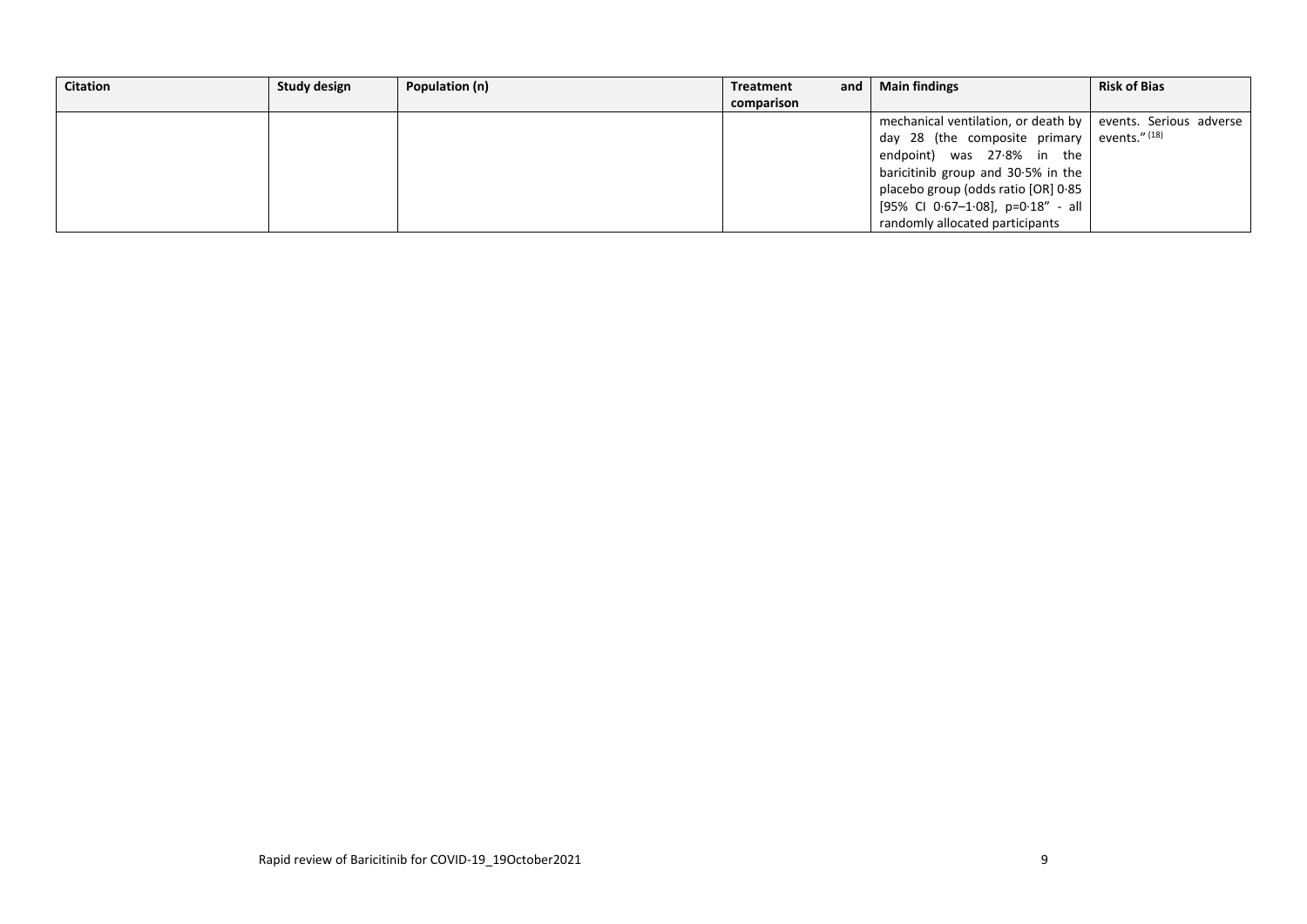### **Table 2: Summary of findings**

**Question**: Baricitinib compared to standard care for COVID-19

| <b>Certainty assessment</b>                |                                                                                                                                                                                                                                                                                             |                                             |                                                                                 | Nº of patients      |                      | <b>Effect</b>                                                                                                                        |                 |                       |                                             |                                                                    |                                             |
|--------------------------------------------|---------------------------------------------------------------------------------------------------------------------------------------------------------------------------------------------------------------------------------------------------------------------------------------------|---------------------------------------------|---------------------------------------------------------------------------------|---------------------|----------------------|--------------------------------------------------------------------------------------------------------------------------------------|-----------------|-----------------------|---------------------------------------------|--------------------------------------------------------------------|---------------------------------------------|
| N <sub>2</sub><br><sub>of</sub><br>studies | <b>Study</b><br>design                                                                                                                                                                                                                                                                      | <b>Risk of bias</b>                         | <b>Inconsistency</b>                                                            | <b>Indirectness</b> | <b>Imprecision</b>   | <b>Other</b><br>considerations                                                                                                       | baricitinib     | <b>SOC</b>            | <b>Relative</b><br>(95% CI)                 | <b>Absolute</b><br>(95% CI)                                        | <b>Certainty</b>                            |
|                                            | Mortality (follow-up: 28 days)                                                                                                                                                                                                                                                              |                                             |                                                                                 |                     |                      |                                                                                                                                      |                 |                       |                                             |                                                                    |                                             |
|                                            | randomised<br>trials                                                                                                                                                                                                                                                                        | not serious                                 | not serious                                                                     | not serious         | serious <sup>a</sup> | none                                                                                                                                 | 62/764 (8.1%)   | 100/761<br>$(13.1\%)$ | HR 0.57<br>$(0.41 \text{ to } 0.78)$        | 54<br>1,000<br>fewer<br>per<br>(from 75 fewer to 27 fewer)         | $\oplus \oplus \oplus \bigcirc$<br>Moderate |
|                                            |                                                                                                                                                                                                                                                                                             |                                             |                                                                                 |                     |                      | Clinical deterioration - one category increase on NIAID-OS [surrogate for progression to mechanical ventilation or requiring oxygen] |                 |                       |                                             |                                                                    |                                             |
|                                            | randomised<br>trials                                                                                                                                                                                                                                                                        | not serious                                 | not serious                                                                     | not serious         | serious <sup>b</sup> | none                                                                                                                                 | 229/764 (30.0%) | 253/761<br>$(33.2\%)$ | HR 0.89<br>$(0.74 \text{ to } 1.06)$        | 30<br>fewer<br>1,000<br>per<br>(from 74 fewer to 16 more)          | $\oplus \oplus \oplus \bigcirc$<br>Moderate |
|                                            |                                                                                                                                                                                                                                                                                             |                                             | Days of supplemental oxygen use [surrogate for duration of ventilatory support] |                     |                      |                                                                                                                                      |                 |                       |                                             |                                                                    |                                             |
|                                            | randomised<br>trials                                                                                                                                                                                                                                                                        | not serious                                 | not serious                                                                     | not serious         | not serious          | none                                                                                                                                 | 764             | 761                   |                                             | <b>Mean 0.23</b><br>Days<br>(0.68 lower to 0.21 higher)            | $\oplus \oplus \oplus$<br>High              |
|                                            |                                                                                                                                                                                                                                                                                             |                                             |                                                                                 |                     |                      | Duration of ICU stay                                                                                                                 |                 |                       |                                             |                                                                    |                                             |
|                                            | randomised<br>trials                                                                                                                                                                                                                                                                        | not serious                                 | not serious                                                                     | not serious         | not serious          | none                                                                                                                                 | 764             | 761                   |                                             | Mean<br>0.02<br>Days<br>more<br>(0.62 lower to 0.65 higher)        | $\oplus \oplus \oplus$<br>High              |
|                                            |                                                                                                                                                                                                                                                                                             |                                             |                                                                                 |                     |                      | Clinical improvement >2 points on NIAID-OS scale [surrogate for clinical outcome on ordinal scale] (follow-up: 28 days)              |                 |                       |                                             |                                                                    |                                             |
|                                            | randomised<br>trials                                                                                                                                                                                                                                                                        | not serious                                 | not serious                                                                     | not serious         | not serious          | none                                                                                                                                 | 593/764 (77.6%) | 592/761<br>(77.8%)    | <b>RR 1.00</b><br>$(0.95 \text{ to } 1.05)$ | $\mathbf 0$<br>1,000<br>fewer<br>per<br>(from 39 fewer to 39 more) | $\oplus \oplus \oplus$<br>High              |
|                                            | randomised<br>trials                                                                                                                                                                                                                                                                        | not serious                                 | not serious                                                                     | not serious         | not serious          | none                                                                                                                                 | 334/764 (43.7%) | 334/761<br>$(43.9\%)$ | <b>RR 1.00</b><br>$(0.89 \text{ to } 1.12)$ | 0<br>1,000<br>fewer<br>per<br>(from 48 fewer to 53 more)           | $\oplus \oplus \oplus$<br>High              |
|                                            | Serious adverse events                                                                                                                                                                                                                                                                      |                                             |                                                                                 |                     |                      |                                                                                                                                      |                 |                       |                                             |                                                                    |                                             |
|                                            | randomised<br>trials                                                                                                                                                                                                                                                                        | not serious                                 | not serious                                                                     | not serious         | serious <sup>b</sup> | none                                                                                                                                 | 110/764 (14.4%) | 135/761<br>(17.7%)    | <b>RR 0.81</b><br>$(0.64 \text{ to } 1.02)$ | 34<br>fewer<br>1,000<br>per<br>(from 64 fewer to 4 more)           | $\oplus \oplus \oplus \bigcirc$<br>Moderate |
|                                            | Adverse effects - not reported                                                                                                                                                                                                                                                              | Progression to ICU admission - not reported |                                                                                 |                     |                      |                                                                                                                                      |                 |                       |                                             |                                                                    |                                             |
| <b>Explanations</b>                        | CI: confidence interval; HR: hazard Ratio; RR: risk ratio<br>No downgraded by one level for serious improprion. We related the patellated the optimal information cize for this putchme to check whether it was adoppated we found that 1584 patients are required to have a QO%, channel o |                                             |                                                                                 |                     |                      |                                                                                                                                      |                 |                       |                                             |                                                                    |                                             |

a. We downgraded by one level for serious imprecision. We calculated calculated the optimal information size for this outcome to check whether it was adequately powered, we found that 1584 patients are required to have a 9 the 5% level, a decrease in the primary outcome measure from 13.1% in the control group to 8.1% in the experimental group. The available sample size was 764 in Baricitinib and 761 in the control groups (n = 1525). It is wo similar loss to follow up in the groups, 20 and 22 in the baricitinib and control respectively.

b. Downgraded by one level for serious imprecision - confidence interval spans appreciable benefit and the null.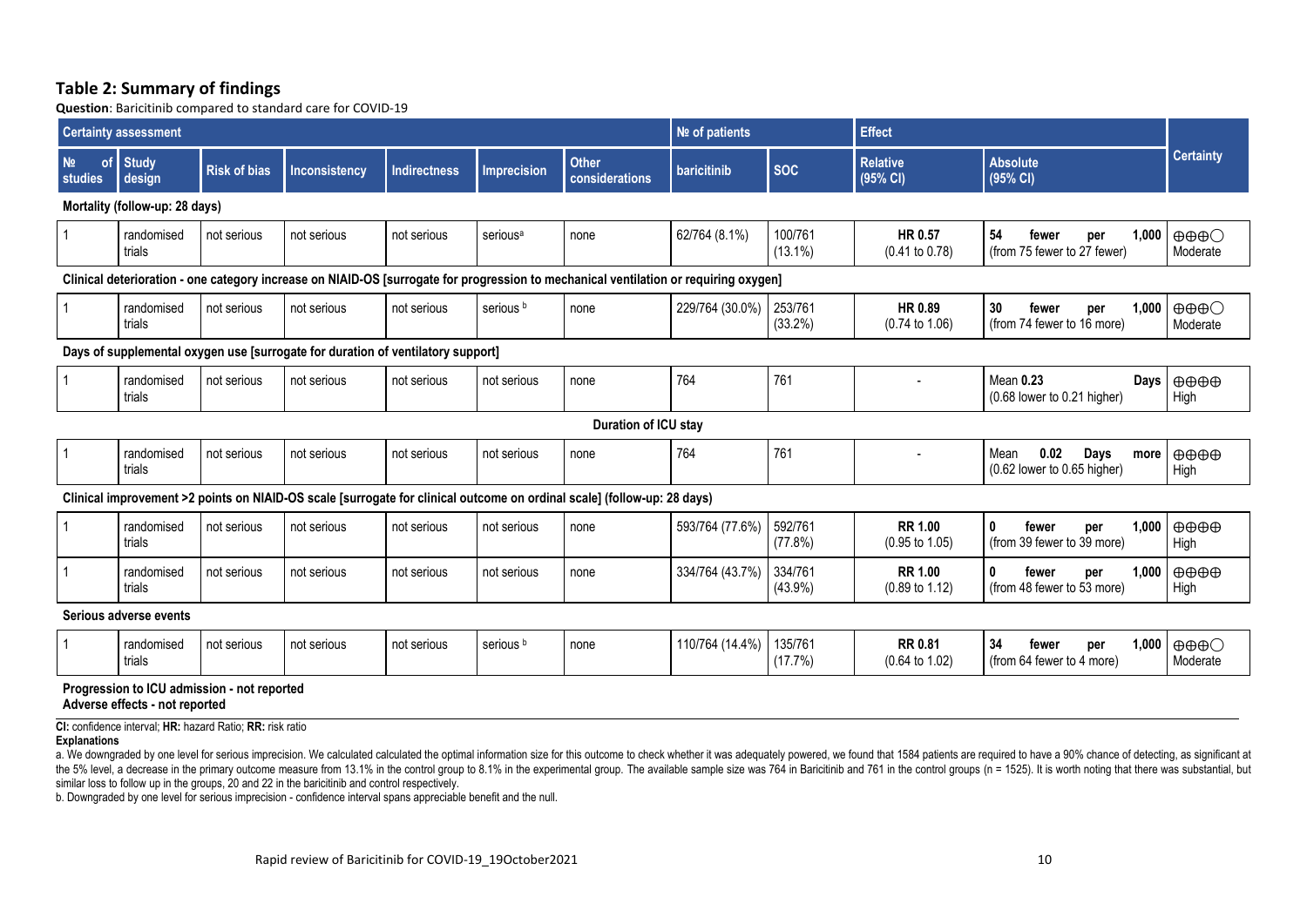## **Table 3. Quality appraisal: Cochrane Risk of Bias 2.0**

| <b>BIAS</b>     | <b>AUTHOR'S</b> | <b>SUPPORT FOR JUDGMENT</b>                                                                    |
|-----------------|-----------------|------------------------------------------------------------------------------------------------|
|                 | <b>JUDGMENT</b> |                                                                                                |
| Randomization   |                 | Quote "Randomisation was facilitated by a computer-generated random sequence using an          |
|                 |                 | interactive web-response system"                                                               |
|                 | Low             | "Interventions were packaged in identical bottles containing tablets of either 2mg Baricitinib |
|                 |                 | or matching placebo"                                                                           |
| Deviation from  |                 | Quote "Participants, study staff, and investigators were masked to the study assignment"       |
| intervention    |                 | Data analysis was done using intention-to-treat analysis which is appropriate.                 |
|                 | Low             |                                                                                                |
| Missing outcome |                 | Considerable number of participants discontinued during the 28 day period of the study.        |
| data            |                 | Reported in the trial and shown in their prisma diagram.                                       |
|                 |                 | Baricitinib: 20 lost to follow up, 12 withdrew, 3 adverse events.                              |
|                 | Some            | Placebo: 22 lost to follow-up, 7 withdrew, 5 adverse events                                    |
|                 | concern         | Although there is missing data, it is in approximately the same number in both treatment       |
|                 |                 | and placebo group. Differential discontinuation is due to different mortality outcomes.        |
|                 |                 | Some concern for 28-days all-cause mortality and 60-days all-cause mortality.                  |
| Measurement     |                 | Method of measurement outcome probably appropriate but measurement tools are not               |
| outcome         |                 | mentioned.                                                                                     |
|                 |                 | Outcome assessors blinded for mortality and thrombolytic events                                |
|                 | Low             | For outcome "Progression to high-flow oxygen, non-invasive ventilation, invasive               |
|                 |                 | mechanical ventilation (including ECMO), or death, by day 28" and all-cause mortality,         |
|                 |                 | knowledge of intervention assignment cannot influence this outcome hence Low Risk of           |
|                 |                 | <b>Bias</b>                                                                                    |
| Selective       |                 | Comment: The protocol, statistical analysis plan and registries were available.                |
| reporting       |                 | Trial analyzed as pre-specified. Protocol deviations were in both the baricitinib and placebo  |
|                 |                 | group "(13.9% [106/764], baricitinib plus SOC and 12.9% [98/761], placebo plus SOC])" these    |
|                 | Low             | did not affect the analyses and reporting of the results.                                      |
|                 |                 | Risk assessed to be low for the outcomes                                                       |
| Overall risk    |                 |                                                                                                |
|                 | Low             |                                                                                                |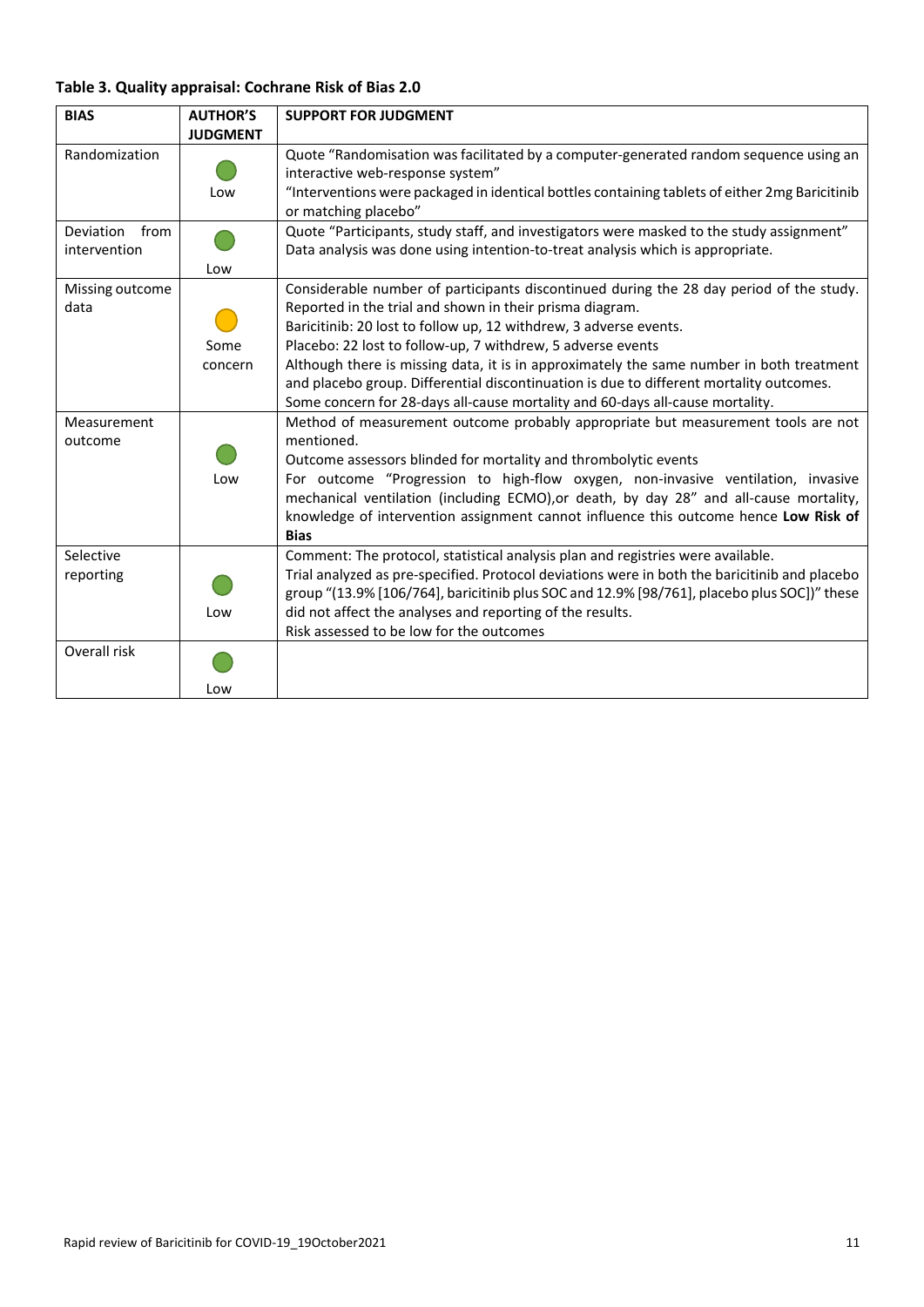## **Table 4. Characteristics of planned and ongoing studies (source: www.covid-nma.com 20 September 2021)**

|                         | Treatment (per arm)                                                                                                                                                                                                                                                                                                                                                                                            | <b>Sample</b><br>size | Severity at enrollment   | Sponsor/Funder                                                                                               | Reg. number                |
|-------------------------|----------------------------------------------------------------------------------------------------------------------------------------------------------------------------------------------------------------------------------------------------------------------------------------------------------------------------------------------------------------------------------------------------------------|-----------------------|--------------------------|--------------------------------------------------------------------------------------------------------------|----------------------------|
| $\overline{1}$          | (1) Hydroxychloroquine vs (2) Hydroxychloroquine + baricitinib vs<br>(3) Hydroxychloroquine + tocilizumab vs (4) Hydroxychloroquine<br>sarilumab vs (5) Hydroxychloroquine + siltuximab vs (6)<br>Hydroxychloroquine + canakinumab vs (7) Hydroxychloroquine +<br>methylprednisolone                                                                                                                           | 1400                  | Moderate/severe          | SOCIETA' ITALIANA MALATTIE INFETTIVE E TROPICALI                                                             | EUCTR2020-001854-23-<br>IT |
| $\overline{2}$          | (1) Baricitinib vs (2) Placebo                                                                                                                                                                                                                                                                                                                                                                                 | 35                    | Moderate/severe/critical | N/A                                                                                                          | JPRN-jRCT2031200035        |
| $\overline{\mathbf{3}}$ | (1) Imatinib vs (2) Baricitinib vs (3) Standard of care                                                                                                                                                                                                                                                                                                                                                        | 165                   | Moderate                 | Hospital Universitario de Fuenlabrada                                                                        | NCT04346147                |
| $\overline{4}$          | Hydroxychloroquine vs (2) Lopinavir + ritonavir vs<br>Convalescent plasma treatment vs (4) Tocilizumab vs<br>(3)<br>Other corticosteroids vs (6) Azithromycin vs<br>(7)<br>(5)<br>Immunoglobulin<br>VS<br>(8) Casirivimab + imdevimab vs (9) Aspirin vs (10) Colchicine vs<br>(11) Baricitinib vs (12) Anakinra vs (13) Dimethyl fumarate vs<br>(14) Infliximab vs (15) Dexamethasone vs (16) Standard of care | 40000                 | Moderate/severe/critical | University of Oxford                                                                                         | NCT04381936                |
| $\sqrt{5}$              | (1) Baricitinib vs (2) Ravulizumab vs (3) Standard of care                                                                                                                                                                                                                                                                                                                                                     | 1167                  | Moderate                 | Cambridge University Hospitals NHS Foundation Trust                                                          | NCT04390464                |
| $6\phantom{1}$          | Baricitinib vs (2) Standard of care                                                                                                                                                                                                                                                                                                                                                                            | 126                   | Severe                   | Azienda Ospedaliero, Universitaria Pisana                                                                    | NCT04393051                |
| $\overline{7}$          | (1) Remdesivir vs (2) Remdesivir + baricitinib                                                                                                                                                                                                                                                                                                                                                                 | 1032                  | Moderate/severe/critical | National Institute of Allergy and Infectious Diseases (NIAID)                                                | NCT04401579                |
| $\,8\,$                 | Baricitinib vs (2) Placebo                                                                                                                                                                                                                                                                                                                                                                                     | 1400                  | Moderate/severe          | Eli Lilly and Company                                                                                        | NCT04421027                |
| $9\,$                   | (1) Remdesivir + baricitinib vs $(2)$ Remdesivir + dexamethasone                                                                                                                                                                                                                                                                                                                                               | 1500                  | Moderate/severe          | National Institute of Allergy and Infectious Diseases (NIAID)                                                | NCT04640168                |
| 10                      | (1) Remdesivir + baricitinib vs (2) Remdesivir + tocilizumab                                                                                                                                                                                                                                                                                                                                                   | 150                   | Severe/critical          | M Abdur Rahim Medical College and Hospital                                                                   | NCT04693026                |
| 11                      | (1) Baricitinib vs (2) Remdesivir vs (3) Remdesivir + baricitinib vs<br>(4) Standard of care                                                                                                                                                                                                                                                                                                                   | 4000                  | Moderate/severe          | <b>ASST Fatebenefratelli Sacco</b>                                                                           | NCT04832880                |
| $\overline{12}$         | (1) Baricitinib + dexamethasone vs (2) Dexamethasone vs (3)<br>Emtricitabine + tenofovir vs (4) Standard of care                                                                                                                                                                                                                                                                                               | 2193                  | Mild/moderate            | Instituto de InvestigaciÃ <sup>3</sup> n Hospital Universitario La Paz                                       | NCT04890626                |
| 13                      | (1) Baricitinib vs (2) Placebo                                                                                                                                                                                                                                                                                                                                                                                 | 1900                  | Moderate/severe          | Oslo University Hospital                                                                                     | NCT04891133                |
| $\overline{14}$         | (1) Remdesivir + baricitinib vs (2) Remdesivir + dexamethasone                                                                                                                                                                                                                                                                                                                                                 | 382                   | Moderate/severe          | Bangladesh Institute of Research and Rehabilitation in Diabetes,<br><b>Endocrine and Metabolic Disorders</b> | NCT04970719                |
| 15                      | (1) Baricitinib vs (2) Placebo                                                                                                                                                                                                                                                                                                                                                                                 | 2000                  | Moderate/severe/critical | OSLO UNIVERSITETSSYKEHUS HF                                                                                  | EUCTR2021-000541-41-<br>ΙT |
| 16                      | (1) Baricitinib vs (2) Placebo                                                                                                                                                                                                                                                                                                                                                                                 | 2000                  | Moderate/severe          | Oslo University Hospital                                                                                     | EUCTR2021-000541-41-<br>PT |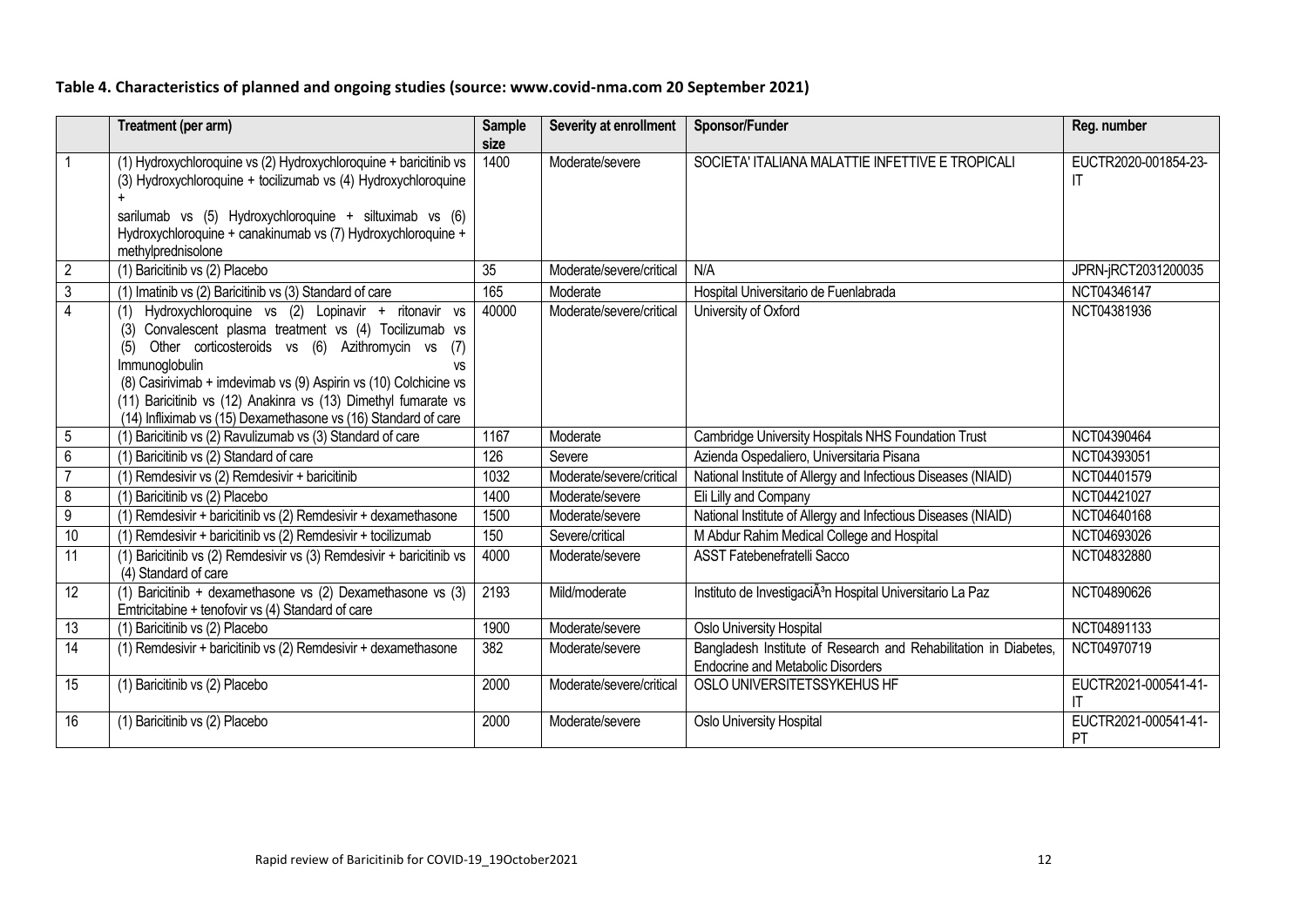## **Appendix 1: Search strategy**

| Database: Cochrane COVID-19 Study Register (https://covid-19.cochrane.org/)                    |  |
|------------------------------------------------------------------------------------------------|--|
| Search strategy: baricitinib or azetidines or sulfonamides or purines or pyrazoles or Olumiant |  |
| Filtered by: Study type – interventional; Study Aim – treatment and management; Study design – |  |
| parallel/crossover; Intervention Assignment - randomised                                       |  |
| Output: 15 studies with 32 references (16 duplicates)                                          |  |
| Date: 7 September 2021                                                                         |  |

**Database: LOVE Platform [\(https://app.iloveevidence.com/loves/5e6fdb9669c00e4ac072701d?utm=aile\)](https://app.iloveevidence.com/loves/5e6fdb9669c00e4ac072701d?utm=aile)** *Search strategy:* (baricitinib OR azetidines OR sulfonamides OR purines OR pyrazoles OR olumiant) Filtered by: Systematic reviews and Primary studies (RCTs and Pending) *Output:* 33 studies (0 duplicates) *Date:* 7 September 2021

#### **Database: PubMed**

*Search strategy:* see table below *Output:* 62 studies (4 duplicates) *Date:* 7 September 2021

| Search Query                                                                                                                                                                                                                          |                                                                                                                                                                                                                                                                                                                                                                                                                                                                                                                                    | <b>Results</b> |  |  |  |
|---------------------------------------------------------------------------------------------------------------------------------------------------------------------------------------------------------------------------------------|------------------------------------------------------------------------------------------------------------------------------------------------------------------------------------------------------------------------------------------------------------------------------------------------------------------------------------------------------------------------------------------------------------------------------------------------------------------------------------------------------------------------------------|----------------|--|--|--|
| #3                                                                                                                                                                                                                                    | Search: #1 AND #2 Filters: Meta-Analysis, Randomized Controlled Trial, Systematic Review                                                                                                                                                                                                                                                                                                                                                                                                                                           | <u>62</u>      |  |  |  |
| #2                                                                                                                                                                                                                                    | Search: baricitinib OR azetidines OR sulfonamides OR purines OR pyrazoles OR<br>olumiant Filters: Meta-Analysis, Randomized Controlled Trial, Systematic Review                                                                                                                                                                                                                                                                                                                                                                    | 25,281         |  |  |  |
| #1                                                                                                                                                                                                                                    | Search: Coronavirus[mh:noexp] OR coronavirus*[tiab] OR corona virus*[tiab] OR COVID-<br>19[mh] OR covid-19[tiab] OR covid19[tiab] OR covid 2019[tiab] OR SARS-Cov-2[mh] OR<br>SARS-CoV-2[tiab] OR SARS-CoV2[tiab] OR SARSCoV2[tiab] OR SARsCov-2[tiab] OR SARS-<br>coronavirus*[tiab] OR severe acute respiratory syndrome coronavirus 2[nm] OR severe<br>acute respiratory syndrome coronavirus 2[tiab] OR 2019-nCov[tiab] OR 2019nCov[tiab] OR<br>nCov2019[tiab] OR nCOV-2019[tiab] OR hCOV*[tiab] OR n-cov[tiab] OR ncov*[tiab] | 184,185        |  |  |  |
| Database: Living mapping and living systematic review of Covid-19 studies (www.covid-nma.com)<br>Reviewed ongoing trials and living SR data, https://covid-nma.com/networks/<br>Output: 16 ongoing studies<br>Date: 20 September 2021 |                                                                                                                                                                                                                                                                                                                                                                                                                                                                                                                                    |                |  |  |  |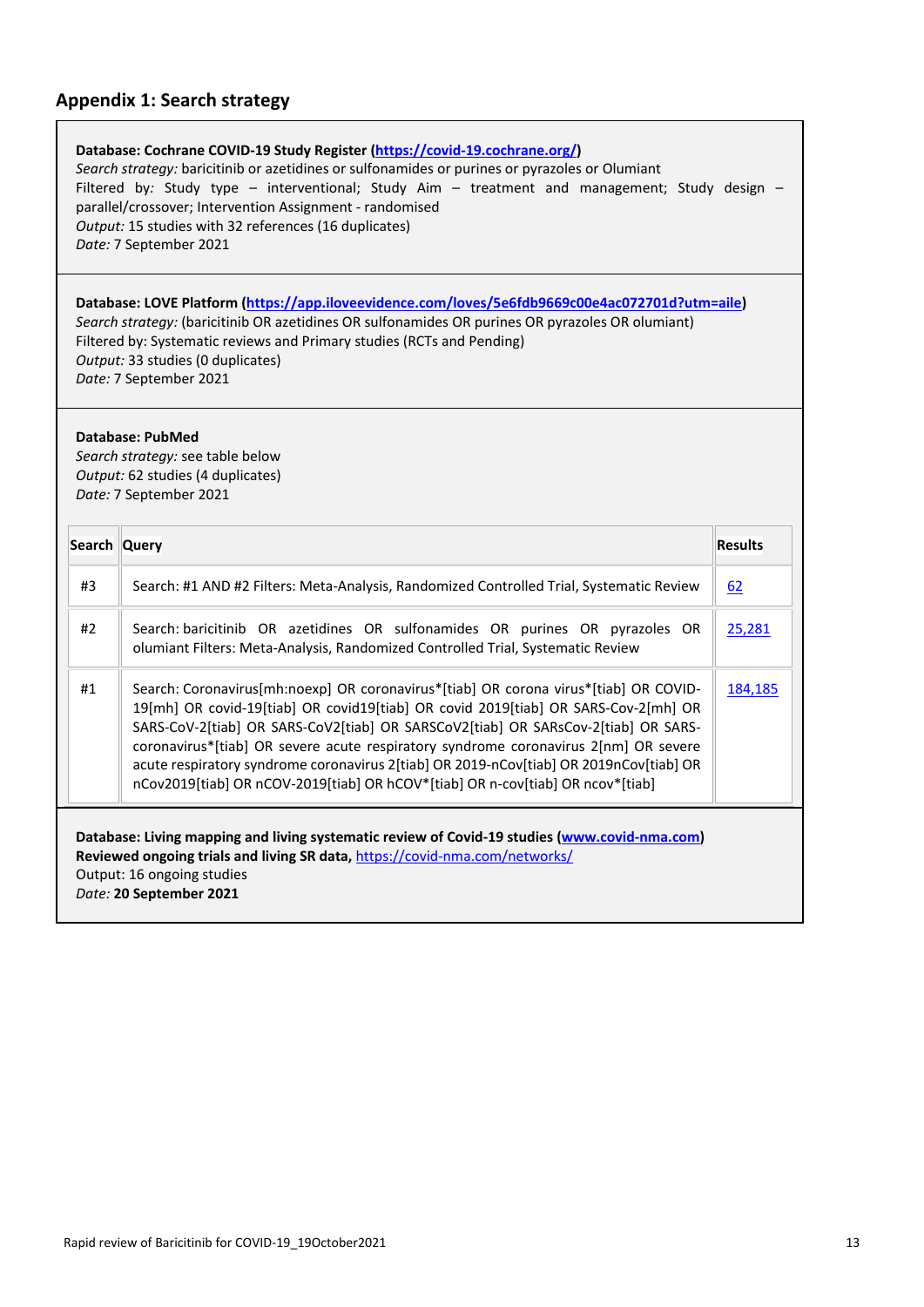# **Appendix 2: Evidence to decision framework**

| <b>Desirable Effects</b>                                                  |                                                                                                        |                             |                                                      |                                       |                                                      |                                                          |                                                                                                                                                                                               |
|---------------------------------------------------------------------------|--------------------------------------------------------------------------------------------------------|-----------------------------|------------------------------------------------------|---------------------------------------|------------------------------------------------------|----------------------------------------------------------|-----------------------------------------------------------------------------------------------------------------------------------------------------------------------------------------------|
| <b>JUDGEMENT</b>                                                          | <b>RESEARCH EVIDENCE</b>                                                                               |                             |                                                      | <b>ADDITIONAL CONSIDERATIONS</b>      |                                                      |                                                          |                                                                                                                                                                                               |
| $\circ$ Trivial                                                           | Outcome                                                                                                |                             |                                                      | Anticipated absolute effects (95% CI) |                                                      |                                                          | The Committee raised concerns about the biological                                                                                                                                            |
| o Small<br><b>X</b> Moderate<br>$\circ$ Large<br>o Varies<br>○ Don't know | Nº of participants<br>(studies)                                                                        | Relative effect<br>(95% CI) |                                                      |                                       | <b>Difference</b>                                    | Certainty                                                | plausibility of the effect on mortality, given that no other<br>outcomes were significantly different between baricitinib<br>and placebo.                                                     |
|                                                                           | Mortality<br>follow-up: 28 days<br>Nº of participants: 1525<br>(1 RCT)                                 | HR 0.57<br>(0.41 to 0.78)   | 13.1%                                                | 7.7%<br>$(5.6 \text{ to } 10.4)$      | 5.4% fewer<br>(7.5 fewer to 2.7 fewer)               | $\oplus \oplus \oplus \bigcirc$<br>Moderate:             | However, the committee noted that the COV-BARRIER<br>trial, was well conducted and reported.                                                                                                  |
|                                                                           | Progression to<br>mechanical ventilation<br>or requiring oxygen<br>Nº of participants: 1525<br>(1 RCT) | HR 0.89<br>(0.74 to 1.06)   | 33.2%                                                | 30.2%<br>$(25.8 \text{ to } 34.8)$    | 3.0% fewer<br>(7.4 fewer to 1.6 more)                | $\oplus \oplus \oplus \bigcirc$<br>Moderate <sup>b</sup> | The excluded study that compared baricitinib plus<br>remdesivir and remdesivir showed that baricitinib was<br>associated with a reduction in mortality, although this was<br>not significant. |
|                                                                           | Duration of ventilatory<br>support]<br>Nº of participants: 1525<br>(1 RCT)                             |                             | The mean days of<br>supplemental<br>oxygen use was 0 |                                       | mean 0.23 lower<br>(0.68 lower to 0.21 higher)       | $\oplus \oplus \oplus$<br>High                           |                                                                                                                                                                                               |
|                                                                           | Duration of ICU stay<br>Nº of participants: 1525<br>(1 RCT)                                            |                             | The mean<br>duration of ICU<br>stay was 0 Days       |                                       | mean 0.02 Days higher<br>(0.62 lower to 0.65 higher) | $\oplus \oplus \oplus$<br>High                           |                                                                                                                                                                                               |
|                                                                           | Progression to ICU<br>admission - not reported                                                         |                             |                                                      |                                       |                                                      |                                                          |                                                                                                                                                                                               |
|                                                                           | Clinical outcome on<br>ordinal scale<br>follow-up: 28 days<br>Nº of participants: 1525<br>(1 RCT)      | RR 1.00<br>(0.95 to 1.05)   | 77.8%                                                | 77.8%<br>$(73.9 \text{ to } 81.7)$    | 0.0% fewer<br>(3.9 fewer to 3.9 more)                | $\oplus \oplus \oplus$<br>High                           |                                                                                                                                                                                               |
|                                                                           | Adverse events<br>Nº of participants: 1525<br>(1 RCT)                                                  | RR 1.00<br>(0.89 to 1.12)   | 43.9%                                                | 43.9%<br>(39.1 to 49.2)               | 0.0% fewer<br>(4.8 fewer to 5.3 more)                | $\oplus \oplus \oplus$<br>High                           |                                                                                                                                                                                               |
|                                                                           | Serious adverse events<br>Nº of participants: 1525<br>(1 RCT)                                          | RR 0.81<br>(0.64 to 1.02)   | 17.7%                                                | 14.4%                                 | 3.4% fewer<br>(11.4 to 18.1) (6.4 fewer to 0.4 more) | $\oplus \oplus \oplus \bigcirc$<br>Moderate <sup>b</sup> |                                                                                                                                                                                               |
|                                                                           | Adverse effects - not<br>reported                                                                      |                             |                                                      |                                       |                                                      |                                                          |                                                                                                                                                                                               |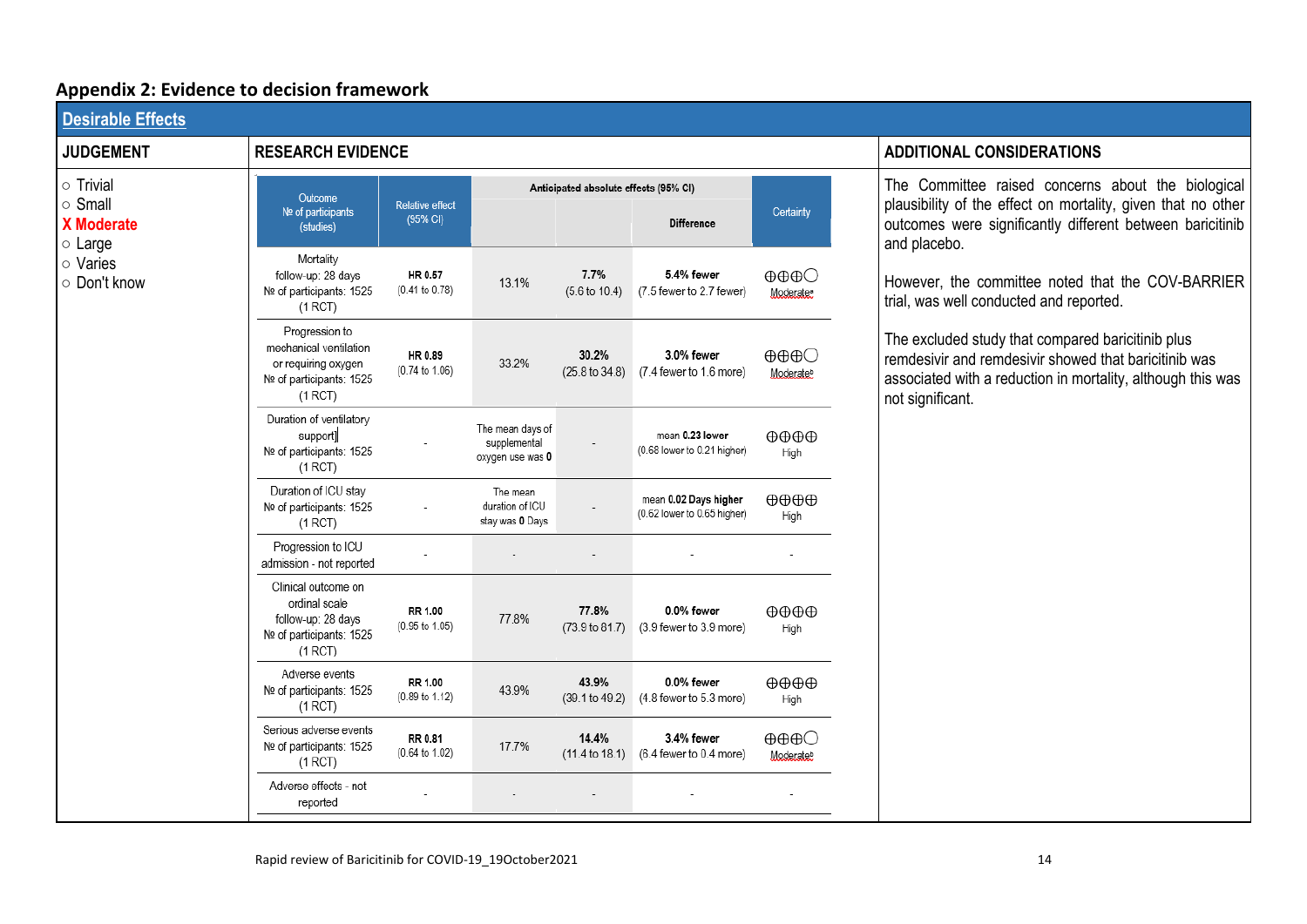|                                                                                              | Deaths occurred in 62/764 (8.1%) in the baricitinib group and 100/761 (13.1%) in the placebo (HR<br>0.57; 95% CI 0.41 to 0.78) resulting in 54 fewer deaths per 1000 people given the active treatment<br>(from 75 fewer to 27 fewer).                                                                                                            |                                                                                                                                                                                                                                                                                                                                                                                                                                                                                                                                                                                                                                                                                                                                                               |  |  |  |  |  |
|----------------------------------------------------------------------------------------------|---------------------------------------------------------------------------------------------------------------------------------------------------------------------------------------------------------------------------------------------------------------------------------------------------------------------------------------------------|---------------------------------------------------------------------------------------------------------------------------------------------------------------------------------------------------------------------------------------------------------------------------------------------------------------------------------------------------------------------------------------------------------------------------------------------------------------------------------------------------------------------------------------------------------------------------------------------------------------------------------------------------------------------------------------------------------------------------------------------------------------|--|--|--|--|--|
| <b>Undesirable Effects</b>                                                                   |                                                                                                                                                                                                                                                                                                                                                   |                                                                                                                                                                                                                                                                                                                                                                                                                                                                                                                                                                                                                                                                                                                                                               |  |  |  |  |  |
| <b>JUDGEMENT</b>                                                                             | <b>RESEARCH EVIDENCE</b>                                                                                                                                                                                                                                                                                                                          | <b>ADDITIONAL CONSIDERATIONS</b>                                                                                                                                                                                                                                                                                                                                                                                                                                                                                                                                                                                                                                                                                                                              |  |  |  |  |  |
| $\circ$ Large<br>o Moderate<br><b>X</b> Small<br>$\circ$ Trivial<br>o Varies<br>○ Don't know | See figure above.<br>There was no difference in the number of adverse events between the baricitinib group (334/764;<br>43.7%) compared to placebo (334/761; 43.9%; RR 1.00; 95% CI 0.89 to 1.12).                                                                                                                                                |                                                                                                                                                                                                                                                                                                                                                                                                                                                                                                                                                                                                                                                                                                                                                               |  |  |  |  |  |
| Certainty of evidence: What is the overall certainty of the evidence of effects?             |                                                                                                                                                                                                                                                                                                                                                   |                                                                                                                                                                                                                                                                                                                                                                                                                                                                                                                                                                                                                                                                                                                                                               |  |  |  |  |  |
| <b>JUDGEMENT</b>                                                                             | <b>RESEARCH EVIDENCE</b>                                                                                                                                                                                                                                                                                                                          | <b>ADDITIONAL CONSIDERATIONS</b>                                                                                                                                                                                                                                                                                                                                                                                                                                                                                                                                                                                                                                                                                                                              |  |  |  |  |  |
| o Very<br>$\circ$ Low<br>x Moderate<br>$\circ$ High<br>$\circ$ No included studies           | There is overall moderate certainty evidence for the outcomes of interest.<br>High certainty for days of supplemental oxygen use, progression to ICU admission, clinical<br>improvement >2 points on NIAID-OS scale and adverse events. Moderate certainty for mortality,<br>clinical deterioration - one category increase on NIAID-OS and SAEs. | The Committee was concerned that the evidence of benefit<br>was limited to single study, and the primary outcome of the<br>study was not significantly different between baricitinib and<br>placebo. Mortality was one of several secondary endpoints<br>(which were not adjusted for multiplicity), and was the only<br>significant study finding. Usually secondary endpoints are<br>considered hypothesis generating, and should be<br>confirmed in further studies.<br>Following GRADE guidance for assessing imprecision <sup>1</sup> ,<br>the optimal sample size for the outcome mortality was<br>calculated and it was found that the trial was slightly<br>underpowered (taking into account loss to follow up of 20<br>participants in each group). |  |  |  |  |  |
|                                                                                              |                                                                                                                                                                                                                                                                                                                                                   | Although corticosteroids were recommended by the<br>committee as a therapeutic agent (essential medicine),                                                                                                                                                                                                                                                                                                                                                                                                                                                                                                                                                                                                                                                    |  |  |  |  |  |

<sup>&</sup>quot;When assessing imprecision, one can calculate the number of patients required for an adequately powered individual trial (termed the "optimal information size" [OIS])": Reference: Guyatt GH, Oxman AD, Kunz R, Brozek J, Al P, Rind D, et al. GRADE guidelines 6. Rating the quality of evidence-imprecision. J Clin Epidemiol. 2011;64(12):1283-93.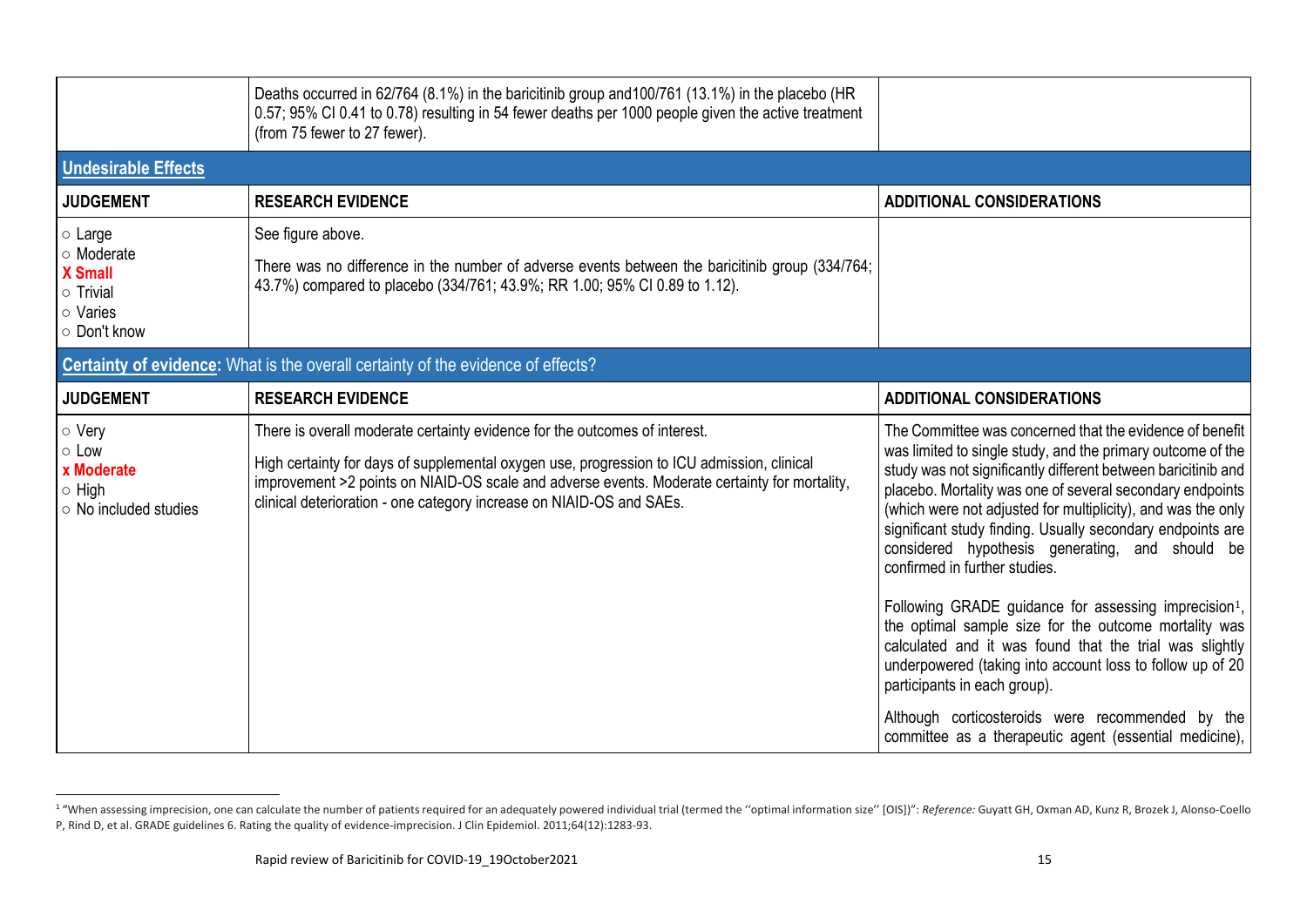|                                                                                                                                                                                                                                                  |                                                                                                                                 | based on a single, large RCT, the RECOVERY trial was a<br>large (n=1844), non-industry-sponsored trial.                  |
|--------------------------------------------------------------------------------------------------------------------------------------------------------------------------------------------------------------------------------------------------|---------------------------------------------------------------------------------------------------------------------------------|--------------------------------------------------------------------------------------------------------------------------|
|                                                                                                                                                                                                                                                  | Values: Is there important uncertainty about or variability in how much people value the main outcomes?                         |                                                                                                                          |
| <b>JUDGEMENT</b>                                                                                                                                                                                                                                 | <b>RESEARCH EVIDENCE</b>                                                                                                        | <b>ADDITIONAL CONSIDERATIONS</b>                                                                                         |
| o Important uncertainty or<br>variability<br>○ Possibly important<br>uncertainty or variability<br>X Probably no important<br>uncertainty or variability<br>$\circ$ No important uncertainty<br>or variability                                   |                                                                                                                                 | Despite the lack of research evidence from stakeholders,<br>the benefit of survival is likely to be considered of value. |
|                                                                                                                                                                                                                                                  | <b>Balance of effects:</b> Does the balance between desirable and undesirable effects favor the intervention or the comparison? |                                                                                                                          |
| <b>JUDGEMENT</b>                                                                                                                                                                                                                                 | <b>RESEARCH EVIDENCE</b>                                                                                                        | <b>ADDITIONAL CONSIDERATIONS</b>                                                                                         |
| $\circ$ Favors the comparison<br>$\circ$ Probably favors the<br>comparison<br>○ Does not favor either the<br>intervention or the<br>comparison<br>X Probably favors the<br>intervention<br>○ Favors the intervention<br>○ Varies<br>○ Don't know | The Committee considered that the balance of effects probably favours the intervention.                                         |                                                                                                                          |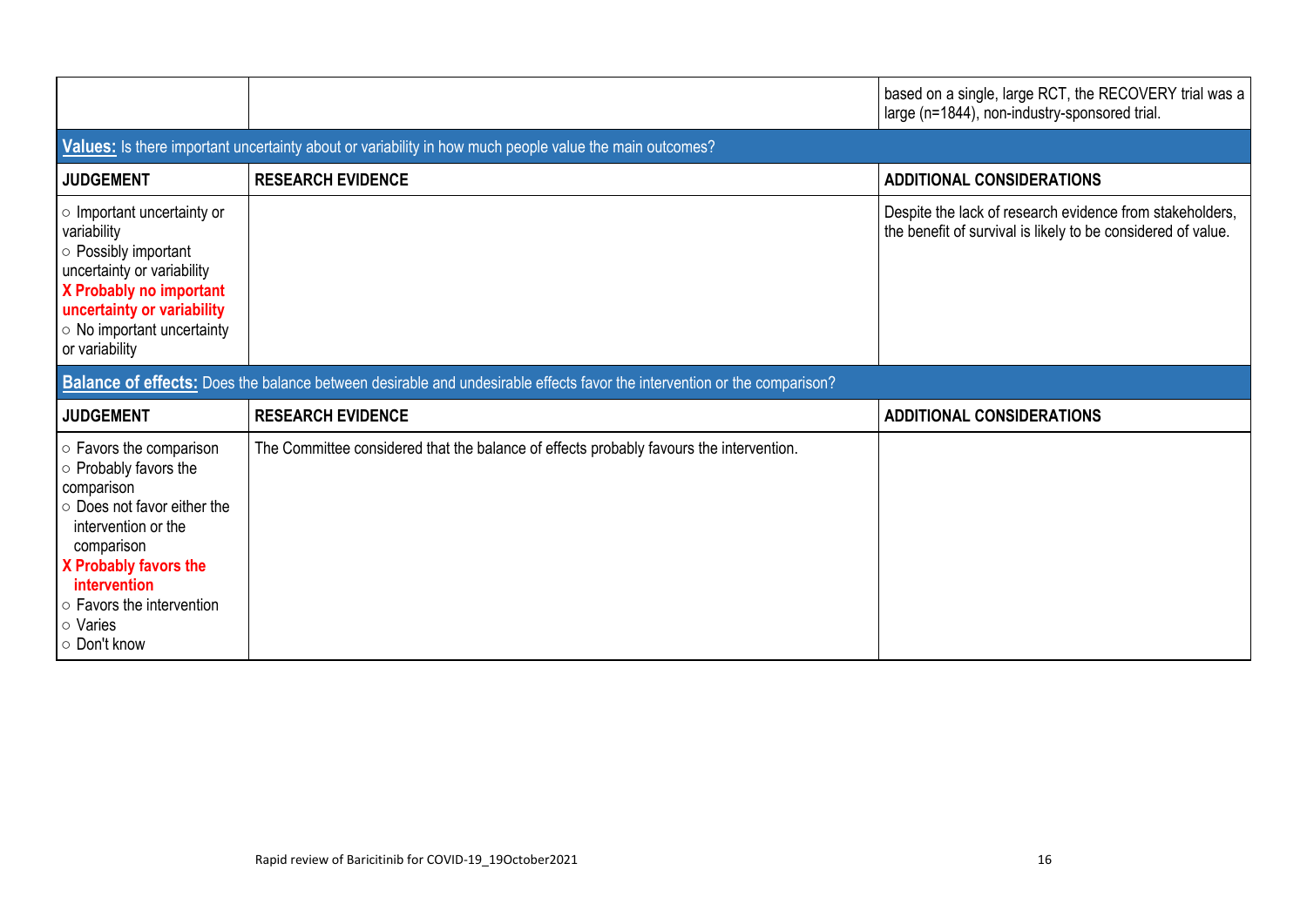| <b>Resources required:</b> How large are the resource requirements (costs)?                                                                       |                                                                                                                                                                                                                                                                                                                                                                                                                                                  |                                                                                                                                      |               |                                                                                                                                                                                                                                                                                                                                                                                                 |               |                                  |  |
|---------------------------------------------------------------------------------------------------------------------------------------------------|--------------------------------------------------------------------------------------------------------------------------------------------------------------------------------------------------------------------------------------------------------------------------------------------------------------------------------------------------------------------------------------------------------------------------------------------------|--------------------------------------------------------------------------------------------------------------------------------------|---------------|-------------------------------------------------------------------------------------------------------------------------------------------------------------------------------------------------------------------------------------------------------------------------------------------------------------------------------------------------------------------------------------------------|---------------|----------------------------------|--|
| <b>JUDGEMENT</b>                                                                                                                                  | <b>RESEARCH EVIDENCE</b>                                                                                                                                                                                                                                                                                                                                                                                                                         |                                                                                                                                      |               |                                                                                                                                                                                                                                                                                                                                                                                                 |               | <b>ADDITIONAL CONSIDERATIONS</b> |  |
| X Large costs<br>○ Moderate costs<br>○ Negligible costs and<br>savings<br>○ Moderate savings<br>$\circ$ Large savings<br>○ Varies<br>○ Don't know | <b>Baricitinib: estimated budget impact</b><br>• Cost per patient for 14 days: (Single exit price) R4220<br>• COV-BARRIER inclusion criteria<br>Age $\geq$ 18 years<br>Not on invasive mechanical ventilation<br>DATCOV data, public sector hospitals (patient numbers):                                                                                                                                                                         | Raised inflammatory marker (CRP, LDH, ferritin)<br>Protocol amended during study to include only those on oxygen<br>Wave 1<br>Wave 2 |               | The Committee considered the direct medicine price of<br>baricitinib, noting that baricitinib may be administered<br>orally and via the nasogastric tube.<br>Assumptions for the model:<br>Patients eligible for baricitinib if they require oxygen, and<br>have at least one raised inflammatory marker<br>Single exit prices used<br>Baricitinib would be readily available (currently SAHPRA |               |                                  |  |
|                                                                                                                                                   | <b>Total admissions</b>                                                                                                                                                                                                                                                                                                                                                                                                                          | 39904                                                                                                                                | 65210         | Wave 3<br>84993                                                                                                                                                                                                                                                                                                                                                                                 |               | registered)                      |  |
|                                                                                                                                                   | On oxygen                                                                                                                                                                                                                                                                                                                                                                                                                                        | 16994                                                                                                                                | 26789         | 40709                                                                                                                                                                                                                                                                                                                                                                                           |               |                                  |  |
|                                                                                                                                                   | <b>Ventilated</b>                                                                                                                                                                                                                                                                                                                                                                                                                                | 3867                                                                                                                                 | 5458          | 8897                                                                                                                                                                                                                                                                                                                                                                                            |               |                                  |  |
|                                                                                                                                                   | Reporting improved between Wave 1 and 2. By Wave 3, includes data from all public sector<br>hospitals in SA.<br>• Proportion of SARS-CoV2 patients with raised CRP: 40% used in tocilizumab review (WC<br>data). Likely to be higher in subgroup on oxygen: assumed 80%.<br>• Potential impact of vaccinations on hospital admissions and disease severity not taken into<br>account.<br>Budget impact (Rands) ranges based on above assumptions |                                                                                                                                      |               |                                                                                                                                                                                                                                                                                                                                                                                                 |               |                                  |  |
|                                                                                                                                                   |                                                                                                                                                                                                                                                                                                                                                                                                                                                  | Wave 3                                                                                                                               | 20% lower     |                                                                                                                                                                                                                                                                                                                                                                                                 | 20% higher    |                                  |  |
|                                                                                                                                                   | Patients on oxygen<br>with raised CRP<br>(40%)                                                                                                                                                                                                                                                                                                                                                                                                   | 16 000                                                                                                                               | 12 800        |                                                                                                                                                                                                                                                                                                                                                                                                 | 19 200        |                                  |  |
|                                                                                                                                                   | <b>Budget impact range</b>                                                                                                                                                                                                                                                                                                                                                                                                                       | R 67 520 000                                                                                                                         | R 54 016 000  |                                                                                                                                                                                                                                                                                                                                                                                                 | R 80 640 000  |                                  |  |
|                                                                                                                                                   | Patients on oxygen<br>with raised CRP<br>(80%)                                                                                                                                                                                                                                                                                                                                                                                                   | 32 000                                                                                                                               | 25 600        |                                                                                                                                                                                                                                                                                                                                                                                                 | 38 400        |                                  |  |
|                                                                                                                                                   | <b>Budget impact range</b>                                                                                                                                                                                                                                                                                                                                                                                                                       | R 135 040 000                                                                                                                        | R 108 032 000 |                                                                                                                                                                                                                                                                                                                                                                                                 | R 162 048 000 |                                  |  |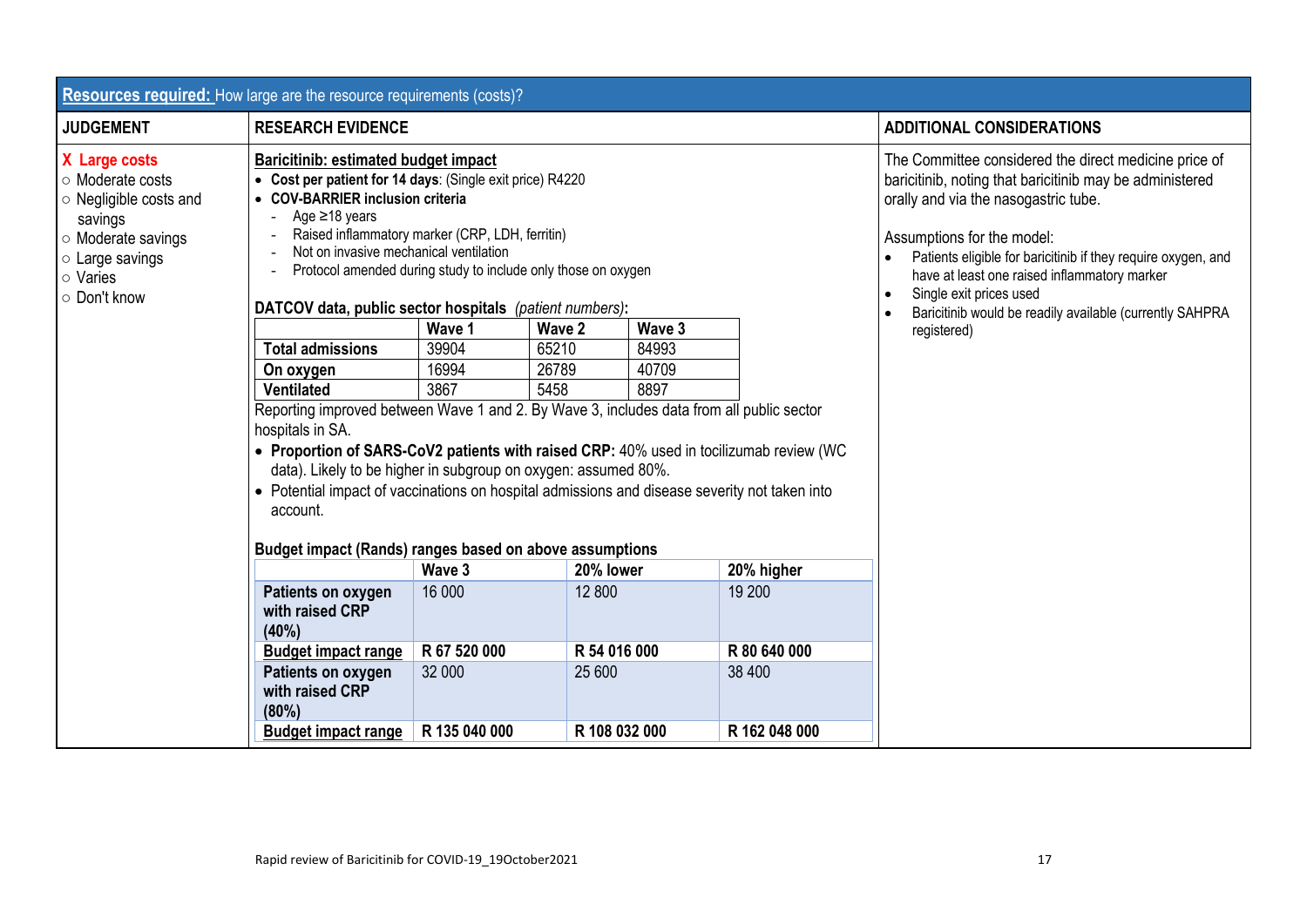| Cost effectiveness: Does the cost-effectiveness of the intervention favor the intervention or the comparison?                                                                                                                                             |                                        |                                                                                                                                                                                                                            |  |  |
|-----------------------------------------------------------------------------------------------------------------------------------------------------------------------------------------------------------------------------------------------------------|----------------------------------------|----------------------------------------------------------------------------------------------------------------------------------------------------------------------------------------------------------------------------|--|--|
| <b>JUDGEMENT</b>                                                                                                                                                                                                                                          | <b>RESEARCH EVIDENCE</b>               | <b>ADDITIONAL CONSIDERATIONS</b>                                                                                                                                                                                           |  |  |
| ○ Favors the comparison<br>o Probably favors the<br>comparison<br>○ Does not favor either the<br>intervention or the<br>comparison<br>○ Probably favors the<br>intervention<br>$\circ$ Favors the intervention<br>o Varies<br>$\circ$ No included studies | There are no included studies on this. |                                                                                                                                                                                                                            |  |  |
| <b>Equity:</b> What would be the impact on health equity?                                                                                                                                                                                                 |                                        |                                                                                                                                                                                                                            |  |  |
| <b>JUDGEMENT</b>                                                                                                                                                                                                                                          | <b>RESEARCH EVIDENCE</b>               | <b>ADDITIONAL CONSIDERATIONS</b>                                                                                                                                                                                           |  |  |
| ○ Reduced<br><b>X Probably reduced</b><br>o Probably no impact<br>o Probably increased<br>o Increased<br>○ Varies<br>○ Don't know                                                                                                                         | No research evidence is available.     | The Committee considered that affordability would<br>probably impact equity. National Treasury funding would<br>reduce inequitable access across provinces. Supply<br>constraints would also result in inequitable access. |  |  |
| Acceptability: Is the intervention acceptable to key stakeholders?                                                                                                                                                                                        |                                        |                                                                                                                                                                                                                            |  |  |
| <b>JUDGEMENT</b>                                                                                                                                                                                                                                          | <b>RESEARCH EVIDENCE</b>               | <b>ADDITIONAL CONSIDERATIONS</b>                                                                                                                                                                                           |  |  |
| $\circ$ No<br>○ Probably no<br><b>X Probably yes</b><br>○ Yes                                                                                                                                                                                             | No research evidence is available.     | The committee considered that given the potential benefit,<br>this medicine would be acceptable to most stakeholders<br>affected by this intervention (healthcare providers and                                            |  |  |